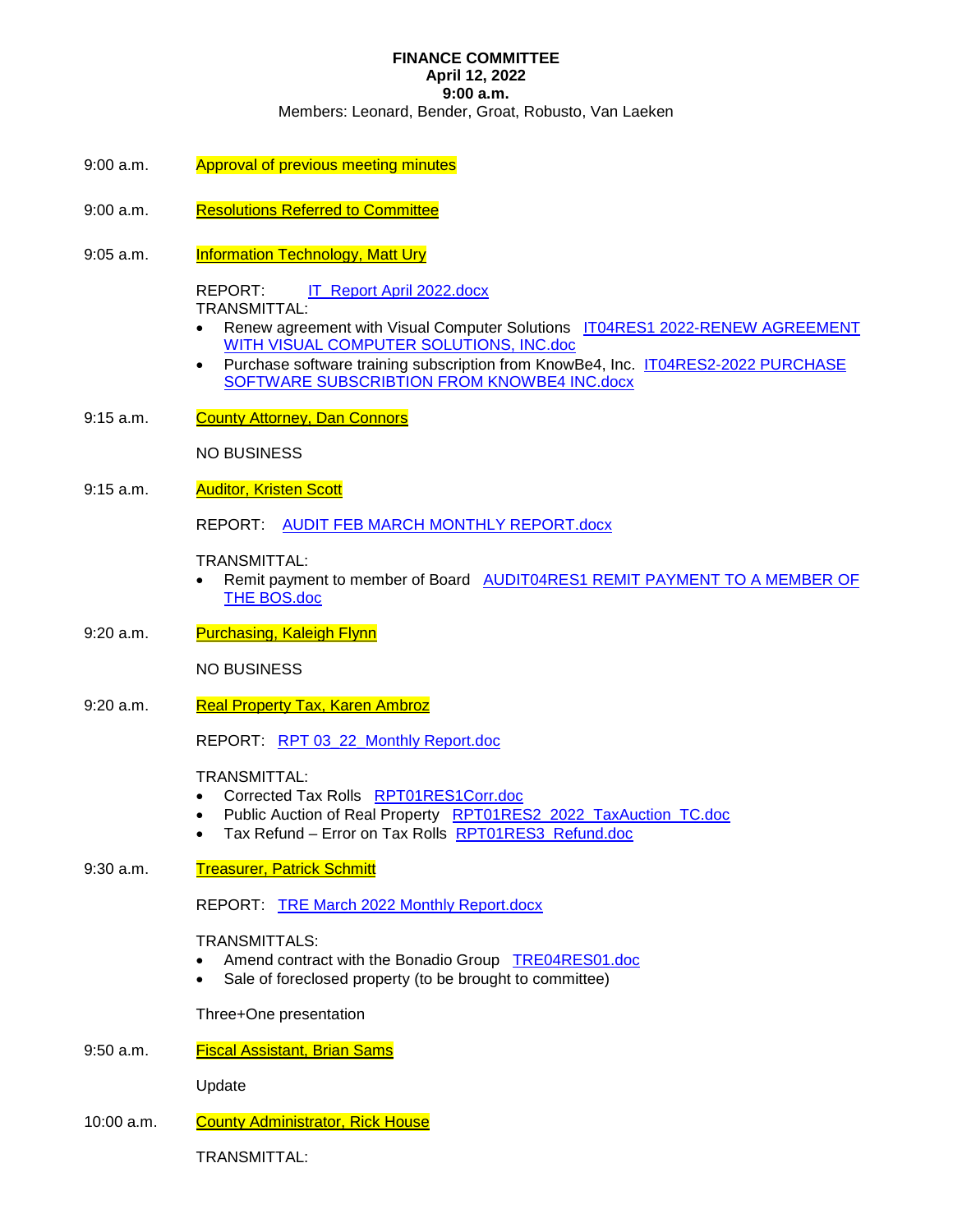• Enter into MOA to pay bi-weekly stipends COTB04 RES1 Authorization to enter into an MOA to pay biweekly stipends REV1.docx

DISCUSSION: Tax on motor fuel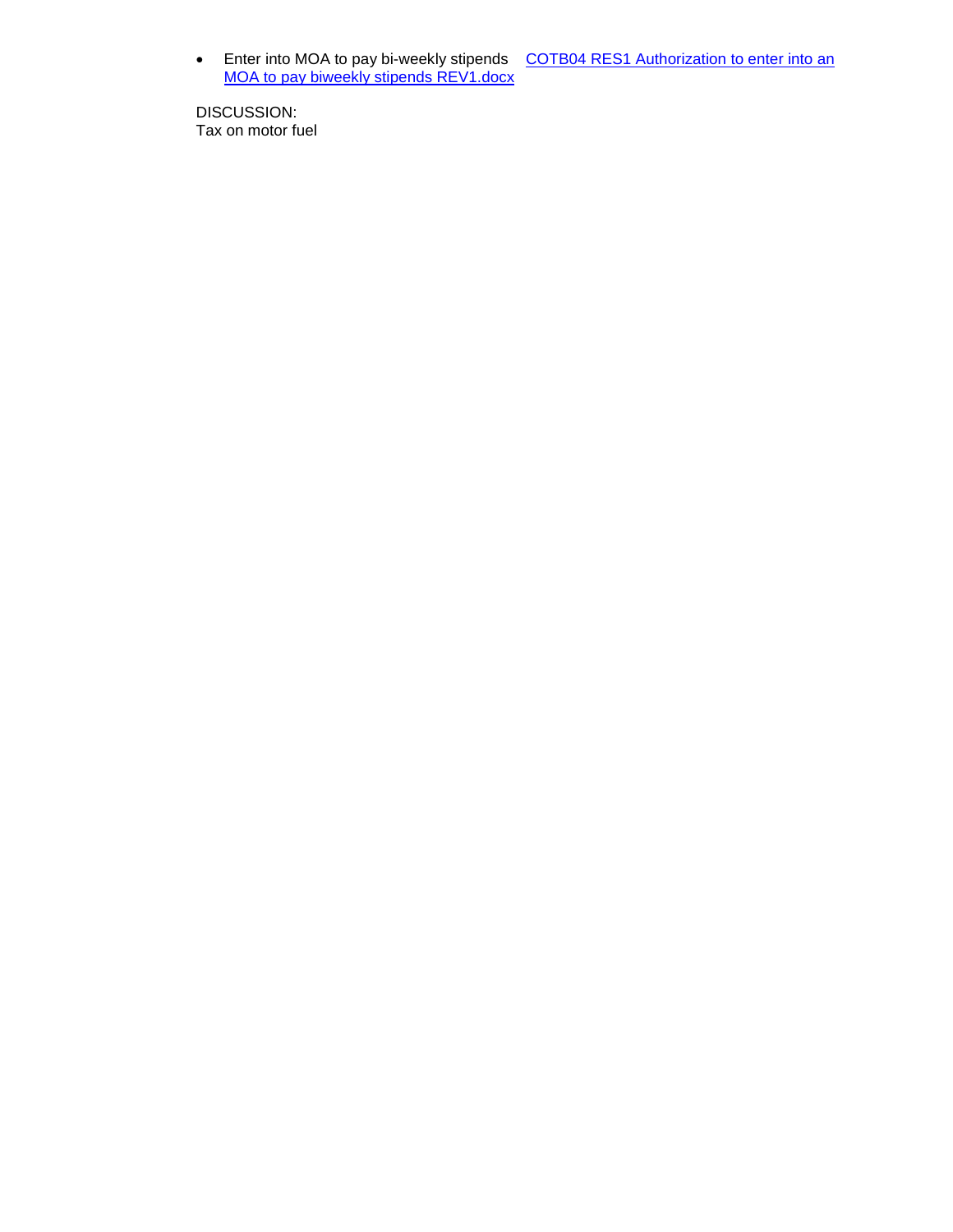## Wayne County Information Technology Monthly Report

## Prepared by Matt Ury

# April 5, 2022

## Activity:

- 523 new support tickets were submitted in March.
- 4 computer installs were completed.
- Phone system upgrade continued.
- Waynecountyny.gov was acquired and is redirected to our website.
- A new nurse call system was installed in the Nursing Home.
- Cybersecurity- A new network access control system was installed on the network.
- Multiple departments were migrated to a new servers.

## Current projects:

- Create countywide training curriculum for the Munis financial system.
- Expansion of security platform.
- Document imaging- shared services project.
- Phone system upgrade.
- Sheriff/E911 Shift Scheduling roll out PossWeb as primary software to Supervisors.
- County Clerk convert Records Management database to Laserfische.
- Multifactor authentication for financial and medical departments.
- Board of Elections security enhancements.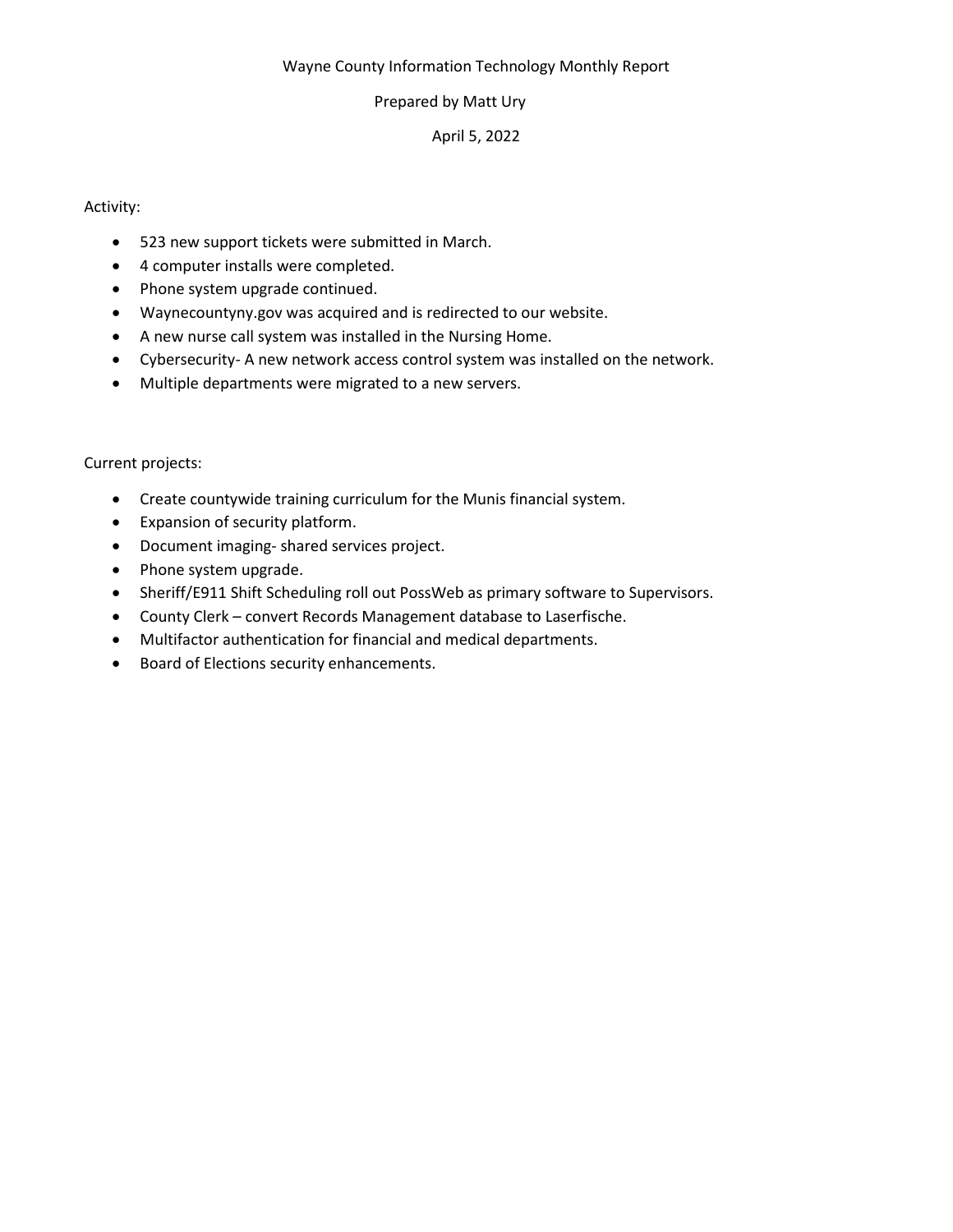Committee No. 1 Date: 4/12/2022 Committee Chair: Supervisor Leonard Department Head: Matt Ury

## **AUTHORIZATION TO RENEW AGREEMENT WITH VISUAL COMPUTER SOLUTIONS, INC. FOR MAINTENANCE OF THE SHIFT SCHEDULING AND TIME SHEET SOFTWARE PROGRAM FOR THE OFFICE OF THE SHERIFF AND 911.**

WHEREAS, the Office of the Sheriff and the 911 departments use POSSWeb/COSS/Scheduling software for shift scheduling and time sheet creation; and

WHEREAS, support and software updates are essential to the ongoing function of the system; and

WHEREAS, the annual cost of software support and updates for the period of June 2022 to May 2023 is \$7037.16; now, therefore, be it

RESOLVED, that the Chairman of the Wayne County Board of Supervisors is hereby authorized to sign an agreement with Visual Computer Solutions, Inc., on behalf of the County of Wayne, subject to review and approval by the County Attorney as to form and content.

| Budgeted: yes X__ no___ Proposed Cost: _\$7037.16_ Reimbursed Amount __________ County cost _\$7037.16               |  |                             |
|----------------------------------------------------------------------------------------------------------------------|--|-----------------------------|
| Departmental transfer \$_______________________ from Account No. ___________________ to Account No. ____________     |  |                             |
|                                                                                                                      |  |                             |
|                                                                                                                      |  |                             |
|                                                                                                                      |  |                             |
|                                                                                                                      |  |                             |
|                                                                                                                      |  | Clerk, Board of Supervisors |
| Referred to:<br>Committee: ______ Ayes ______ Nays ______ Date: ___________ Signature: _____________________________ |  |                             |
| Committee: _____Ayes ______ Nays _______ Date: __________Signature: ________________________________                 |  |                             |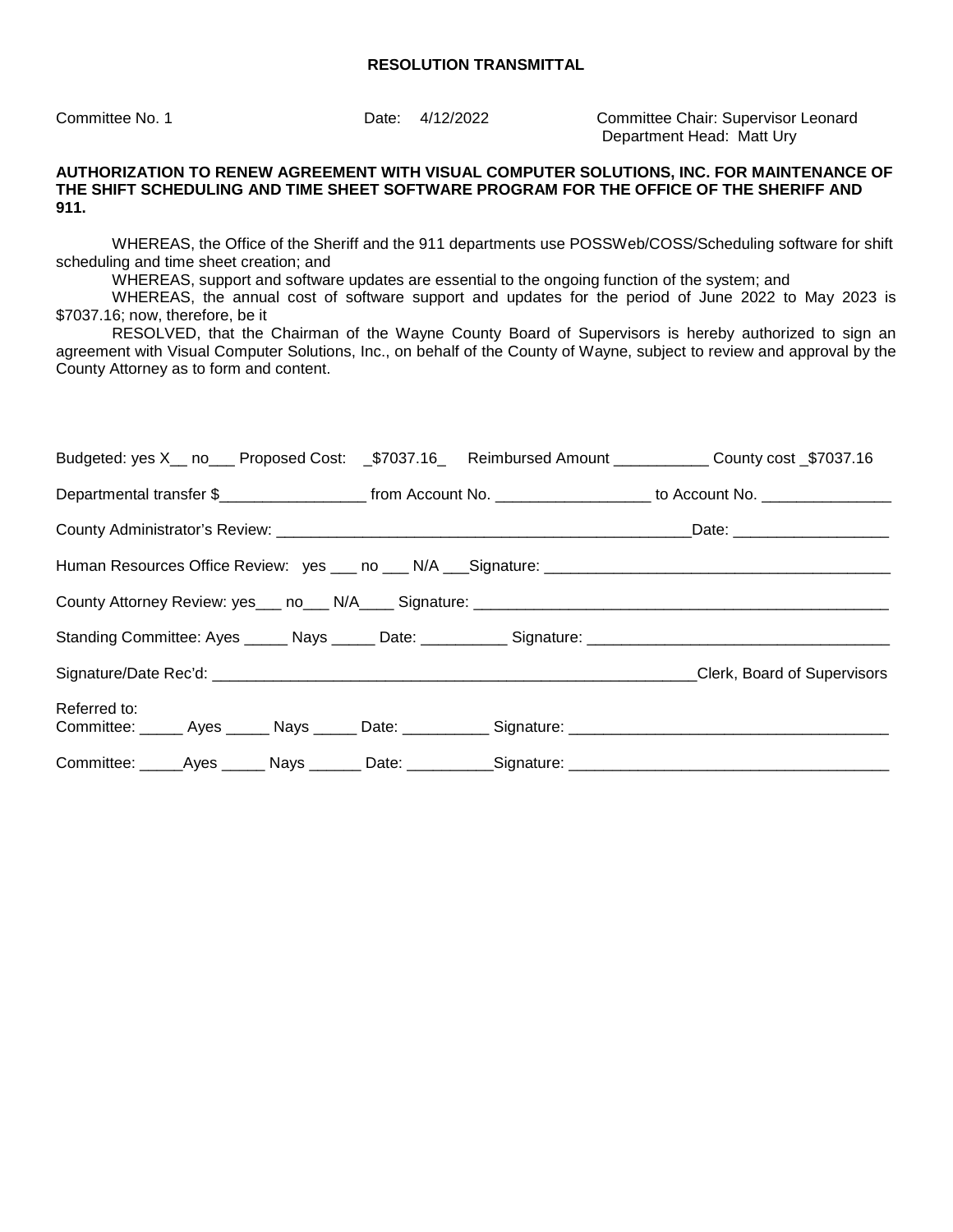Committee No. 1 Date: 4/12/2022 Committee Chair: Supervisor Leonard Department Head: Matt Ury

Transmittal Title: AUTHORIZATION TO PURCHASE COMPLIANCE AND SECURITY SOFTWARE TRAINING SUBSCRIPTION FROM KNOWBE4, INC.

WHEREAS; the State of New York requires specific training be conducted for compliance yearly; and WHEREAS, the county's open source training software is becoming obsolete; and

WHEREAS, KnowBe4, Inc. can provide New York state compliance training as well as cyber security training and is used widely throughout New York State; and

WHEREAS, KnowBe4, Inc. has provided Wayne County with a quote using Sourcewell contract number 081419- SHI for a term of 36 months for a total cost of \$25,765.74 paid in advance now, therefore, be it

RESOLVED, the Director of Information Technology is authorized to purchase a training software subscription for a term of 36 months paid in advance to KnowBe4, Inc. for the amount of \$25,765.47 subject to review and approval by the County Attorney as to form and content.

|              |  |  | Budgeted: yes X no___ Proposed Cost: ___\$25,765.47 ______Reimbursed Amount _County cost _\$25,765.47 ______                             |
|--------------|--|--|------------------------------------------------------------------------------------------------------------------------------------------|
|              |  |  | Departmental transfer \$________________________________from Account No. ____________________________ to Account No. ___________________ |
|              |  |  |                                                                                                                                          |
|              |  |  |                                                                                                                                          |
|              |  |  |                                                                                                                                          |
|              |  |  |                                                                                                                                          |
|              |  |  | Clerk, Board of Supervisors                                                                                                              |
| Referred to: |  |  |                                                                                                                                          |
|              |  |  | Committee: ______Ayes ______ Nays _______ Date: ___________Signature: ______________________________                                     |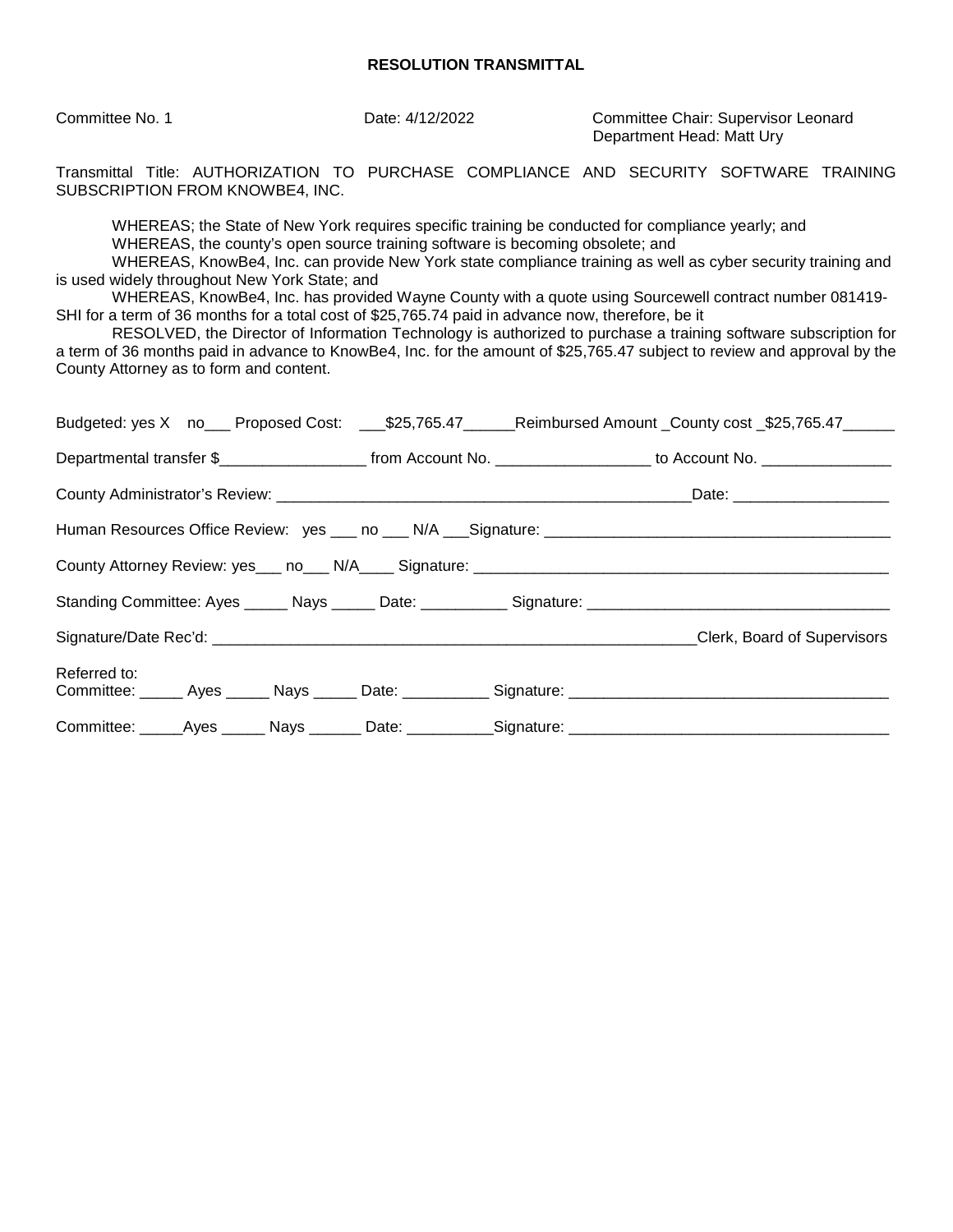# **Audit Department Report**

Finance Committee April 12th, 2022



Invoices Audited; 3,006; 1,329 in February and 1,677 in March

Invoices Approved and Paid; 2,981; 1,309 in February and 1,672 in March

Invoices Denied; a total of 25 invoices were denied payment during the months of February and March. Twenty invoices were denied in February and five invoices were denied in March for the following reasons;

The department did not meet the County's contract requirements, a resolution is necessary to pay the invoice, the vendor did not meet the contract requirements, the invoice has already been paid, resolution to authorize a contract amendment is required, the invoice is lacking necessary information, and the travel policy was not adhered to.

Invoices Altered prior to Approval; a total of 20 invoice amounts were altered prior to approval and payment; twelve in February, eight in March for the following reasons;

Invoiced prices were not aligned with contracted rates

Mileage claimed more than once

Vendor did not meet contractual obligations to increase price

Late fee was removed

Sales tax included on an invoice

Portions of an invoice were paid previously

Invoices Altered and Reentered in the Months; a total of five invoices were altered and re-entered in the months of March and February; five in February, none in March

# Audits/Projects worked on in February and March;

The engagement letter for the annual business associate audit was sent to the Compliance Officer. The majority of the field work for the annual STOP DWI audit was completed.

The required information to implement GASB statement 87 was provided to Bonadio. We will continue to work with them to facilitate this implementation.

The Audit Office provided the external auditors several reports and information to assist with their completion of the 2021 audit of the County.

A meeting was held about concerns brought to the attention of our office in regards to vendor relations within the Nursing Home.

Notified a vendor in regards to how to properly invoice the County and the requirements of their contract.

Notified several departments of requirements of the Contract Policy, Purchasing Policy, and Travel Policy.

Notified departments of contracts that expired at the end of 2021, and contracts that will be expiring in 2022. If a bid or RFP is required for a purchase, the Purchasing Department requires six months' notice to successfully fulfill the procurement process outlined in the Purchasing Policy.

Several meetings were attended; Sales Tax advisory meetings, department head meeting, Internal Control Trainings held by NYSGFOA, meetings with external auditors, meeting concerning DSS ARPA project, Compliance Committee, a meeting in regards to a protest to a request for proposals outcome

Plans for April in the Audit Office;

Complete the field work for the STOP DWI audit draft and send to Sheriff's Office for a response. Begin the process of selecting Business Associates to include in the audit for the Compliance Office. **Continue meeting with the NH to assess the corrective action plan for vendor relations in their department.**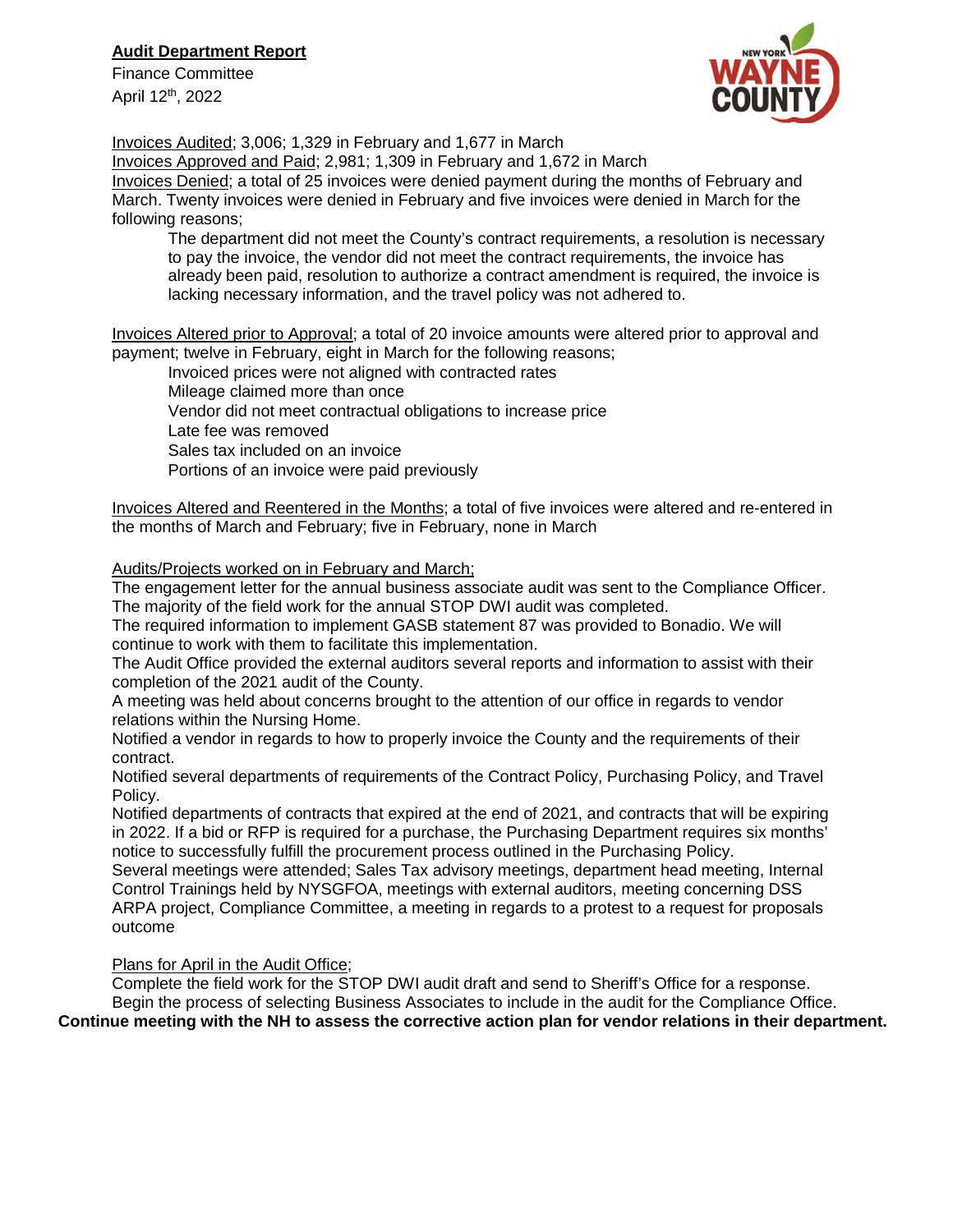Committee No. 1 Date: April 12, 2022 Committee Chair: Supervisor Kim Leonard Department Head: Kristen Scott, County

Auditor

AUTHORIZATION TO REMIT PAYMENT TO A MEMBER OF THE BOARD OF SUPERVISORS FOR SERVICES PROVIDED

WHEREAS, during the semi-monthly audit of claims for payment by the Wayne County Audit Office it was determined an invoice was submitted by Steve Groat Studios, and

WHEREAS, it was determined that this business is owned by a member of the Board of Supervisors, and WHEREAS, section 6 of the Wayne County Purchasing Policy states "no official or employee of the County shall have financial interest in any purchase or contract secured by the County, without disclosure to and authorization from the originating department's standing committee," and

 WHEREAS, a Board of Supervisor member is not assigned to report to a standing committee, and therefore cannot seek disclosure to and approval from said committee as required by the Purchasing Policy, and

WHEREAS, it has been determined by the County Administrator and County Attorney that the adoption of a resolution is required to remit payment for this service, now therefore be it

RESOLVED, the Board of Supervisors authorizes the payment of \$295.00 to the vendor, Steve Groat Studios, that is owned by Board of Supervisor member Steve Groat, for the color composite photo portrait and layout of the Board of Supervisors.

|              |  |                                                                  |                                                                          | Budgeted: yes _X __ no__ Proposed Cost: _\$295.00 __ Reimbursed Amount ____\$0.00 __ County cost _\$295.00 __ |
|--------------|--|------------------------------------------------------------------|--------------------------------------------------------------------------|---------------------------------------------------------------------------------------------------------------|
|              |  |                                                                  |                                                                          |                                                                                                               |
|              |  |                                                                  |                                                                          |                                                                                                               |
|              |  | Human Resources Office Review: yes ___ no ___ N/A ___ Signature: |                                                                          |                                                                                                               |
|              |  |                                                                  |                                                                          |                                                                                                               |
|              |  |                                                                  | Standing Committee: Ayes ______ Nays ______ Date: ___________ Signature: |                                                                                                               |
|              |  |                                                                  |                                                                          | Clerk, Board of Supervisors                                                                                   |
| Referred to: |  |                                                                  |                                                                          |                                                                                                               |
|              |  |                                                                  |                                                                          |                                                                                                               |
|              |  |                                                                  |                                                                          | Committee: _____Ayes ______ Nays _______ Date: ___________Signature: _______________________________          |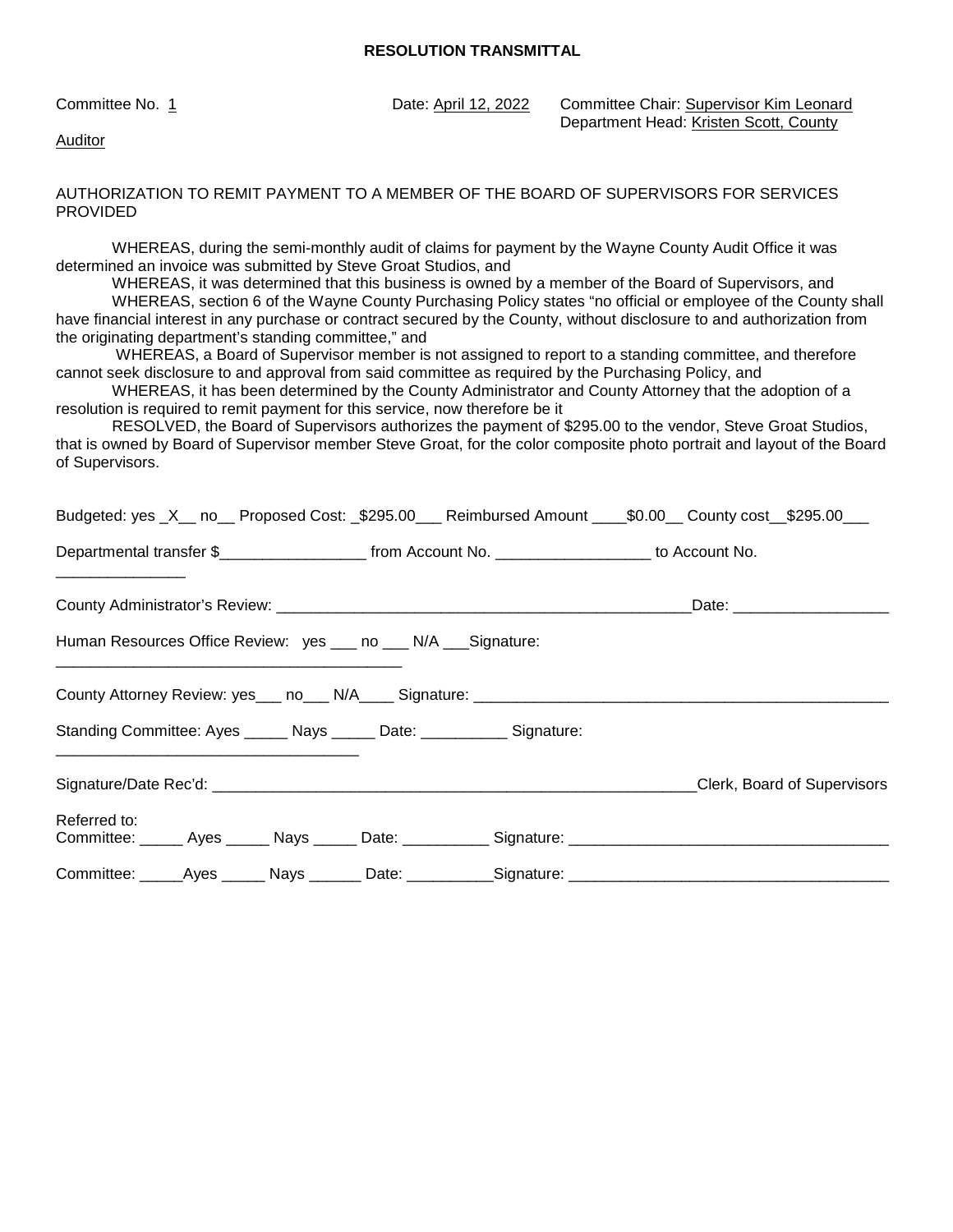# Real Property Tax Services Activity Report March 2022

Our mission is to fulfill the requirements of New York State Laws and Regulations and to provide services for assessors and local government officials to achieve and maintain equitable assessments throughout Wayne County

Our Agency is here to serve you, ready to answer your questions, and address your concerns. Technical and professional assistance is available to county departments, local governments, school districts, taxpayers and the public for all aspects of real property assessment and taxation.

Through the Director and staff, the Wayne County Real Property Tax Services Agency takes great pride in the services we provide to all of Wayne County. This agency maintains the data related to the generation and publication of town, county, village and school assessment rolls, tax rolls and tax bills. We also publish tax maps.

- Attended the WCAA monthly Zoom meeting
- Mailed information to the assessors explaining the procedure for running inventory cross edits prior to tentative roll.
- Exemption Impact notices for school purposes were prepared and mailed to the appropriate school districts to assist in their budget preparation.
- Equalized the Special Franchise values in preparation for Tentative Roll
- Checklists were e-mailed to all assessors; outlining procedures that need to be completed prior to tentative roll backup
- Tax Map Technicians have completed the tax map print run and prepared digital tax maps for the entire county to be distributed. Paper copies of the tax maps are available for the assessors to pick up at our office. Updated paper maps are also available at our office.
- Drawing clean was completed and topology was created for all municipalities
- Parcel shape file extraction is underway
- Processed 232 transfers of real property
- $\bullet$  Several custom reports were provided to 3<sup>rd</sup> party vendors
- Completed shape file requests
- Reviewed the AutoCAD conversion RFP/bid information from vendors. Will be setting up interviews with the responding vendors during the month of April
- Received two bids from vendors for the tax bill out sourcing RFP
- Created a spreadsheet including the level of exemption for both the Veterans exemptions and the Senior Citizens exemption

Respectfully submitted Karen Ambroz, CCD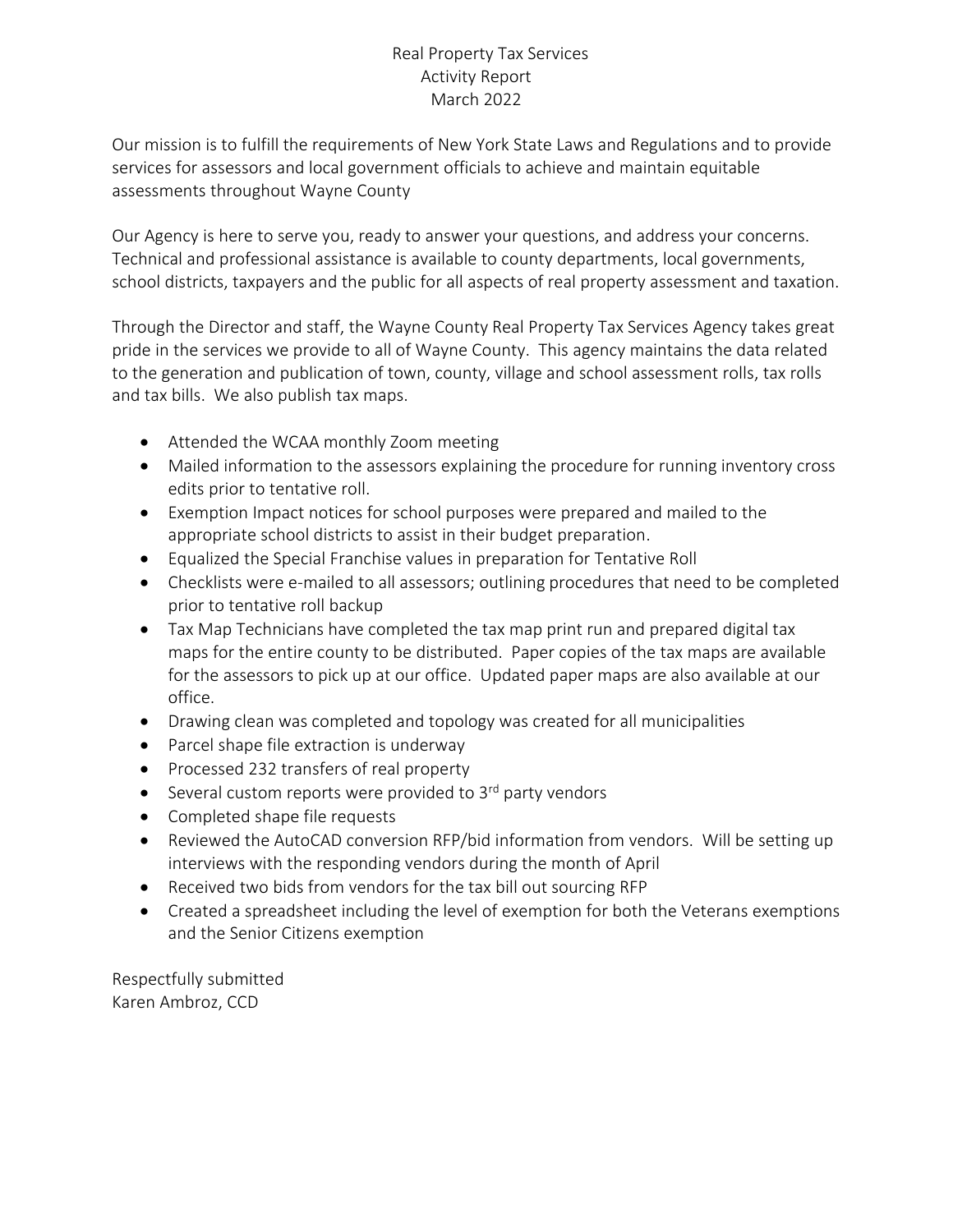Committee No. 1 Date: April 12, 2022 Committee Chair: Supervisor Leonard

Department Head: Karen Ambroz

## **APPROVING APPLICATIONS FOR CORRECTED TAX ROLLS**

WHEREAS, applications for correction of tax rolls in relation to parcels of property identified below have been filed with the Director of Real Property Tax Services ("Director"); and

 WHEREAS, the Director investigated the circumstances of the claimed errors on the tax rolls and recommends that the applications be approved; now, therefore, be it

RESOLVED, pursuant to Article 5, Title 3 of the Real Property Tax Law, the applications are approved and the officers having jurisdiction of the tax rolls are hereby authorized to make the following corrections:

## **TOWN OF ARCADIA**

Referred to:

| 2022 Tax Roll                                                              |                 |                                                                                                                                         |
|----------------------------------------------------------------------------|-----------------|-----------------------------------------------------------------------------------------------------------------------------------------|
| Account No.                                                                | 67113-00-407376 |                                                                                                                                         |
| Assessed to:                                                               | <b>WCRLB</b>    |                                                                                                                                         |
| Total Tax Difference                                                       | \$7,186.09      | Total County Tax Difference: \$1,407.59                                                                                                 |
| Corrected Total Tax:                                                       | \$3,196.24      |                                                                                                                                         |
| <b>TOWN OF ARCADIA</b>                                                     |                 |                                                                                                                                         |
| 2022 Tax Roll                                                              |                 |                                                                                                                                         |
| Account No.                                                                | 67113-00-374381 |                                                                                                                                         |
| Assessed to:                                                               | <b>WCRLB</b>    |                                                                                                                                         |
| <b>Total Tax Difference</b>                                                | \$823.88        | Total County Tax Difference: \$161.38                                                                                                   |
| Corrected Total Tax:                                                       | \$71.28         |                                                                                                                                         |
| Budgeted Yes_No_Proposed Cost____Reimbursable Amount___County Cost _______ |                 |                                                                                                                                         |
|                                                                            |                 | Departmental transfer \$________________________________from Account No. _________________________to Account No. ______________________ |
|                                                                            |                 |                                                                                                                                         |
|                                                                            |                 |                                                                                                                                         |
|                                                                            |                 |                                                                                                                                         |
|                                                                            |                 |                                                                                                                                         |

Signature/Date Rec'd: \_\_\_\_\_\_\_\_\_\_\_\_\_\_\_\_\_\_\_\_\_\_\_\_\_\_\_\_\_\_\_\_\_\_\_\_\_\_\_\_\_\_\_\_\_\_\_\_\_\_\_\_\_\_\_\_Clerk, Board of Supervisors

Committee: \_\_\_\_\_ Ayes \_\_\_\_\_ Nays \_\_\_\_\_ Date: \_\_\_\_\_\_\_\_\_\_ Signature: \_\_\_\_\_\_\_\_\_\_\_\_\_\_\_\_\_\_\_\_\_\_\_\_\_\_\_\_\_\_\_\_\_\_\_\_\_

Committee: \_\_\_\_\_Ayes \_\_\_\_\_ Nays \_\_\_\_\_\_ Date: \_\_\_\_\_\_\_\_\_\_Signature: \_\_\_\_\_\_\_\_\_\_\_\_\_\_\_\_\_\_\_\_\_\_\_\_\_\_\_\_\_\_\_\_\_\_\_\_\_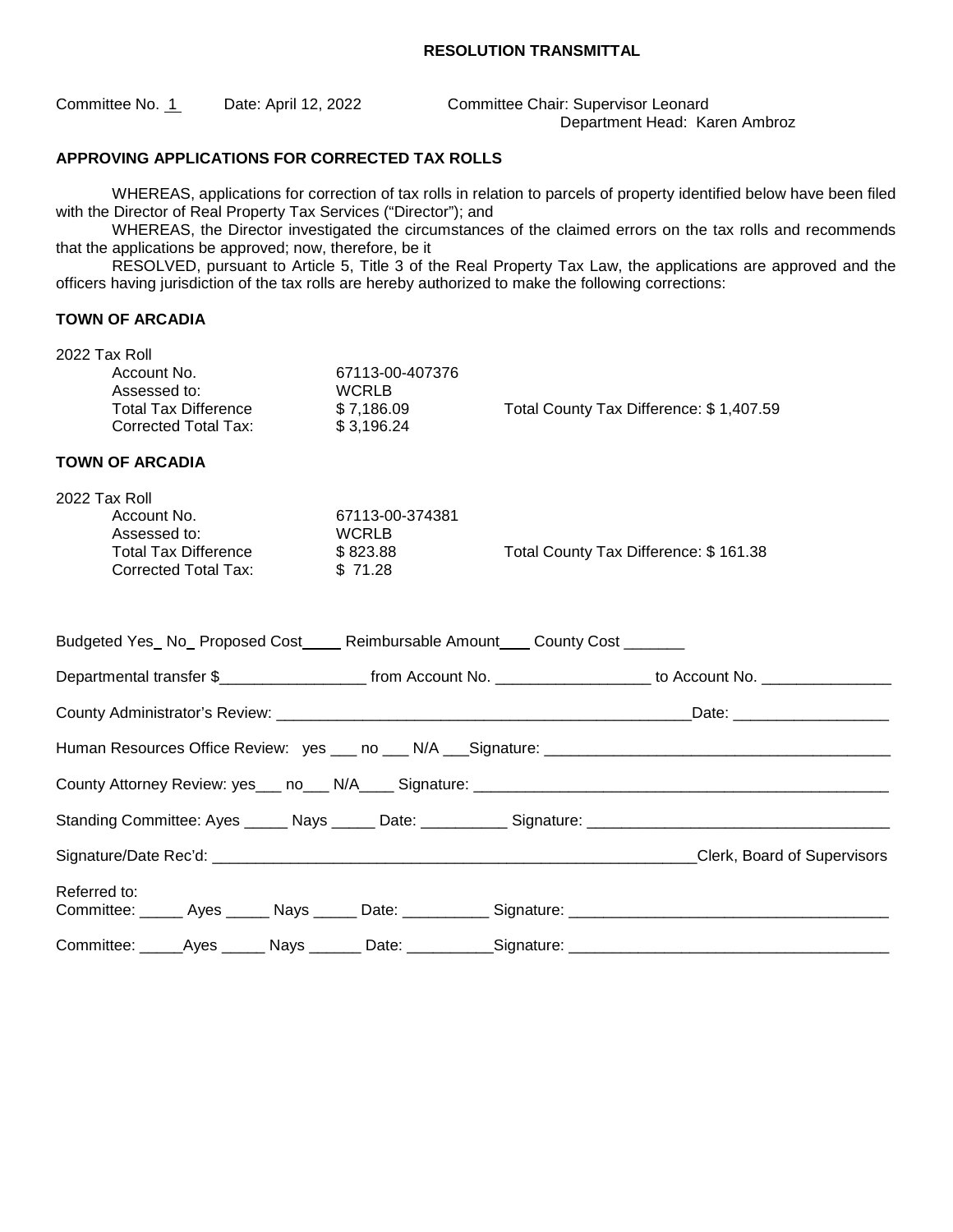Leonard

Ambroz

Committee No. 1 Date: April 12, 2022 Committee Chair: Supervisor

Department Head: Karen

#### Transmittal Title: **AUTHORIZING PUBLIC AUCTION SALE OF REAL PROPERTY ACQUIRED BY THE COUNTY FOR DELINQUENT TAXES**

WHEREAS, pursuant to the provisions of Article Eleven (11) of the Real Property Tax Law of the State of New York pertaining to the enforcement of the collection of delinquent taxes, the County of Wayne may acquire title to the real property as shown on Appendix A (attached hereto and incorporated herein by reference) and is entitled to acquire title by Court Order to the properties from 2018 and 2019 listed on Appendix A; and

WHEREAS, pursuant to the provisions of Article Eleven (11) of the Real Property Tax Law, real property acquired by tax deed or Court Order may be disposed of by the County at such times and upon such terms as shall be determined by the Board of Supervisors; now, therefore, be it

RESOLVED, in accordance with Article Eleven (11) of the Real Property Tax Law;

FIRST: The enforcing officer (Treasurer) is hereby authorized and directed to take appropriate action regarding removal of property from the auction list after the filing of the Summary Judgment of the Petition of Foreclosure and up to the time of the auction.

SECOND: The Director of Real Property Tax Services is hereby authorized, empowered and directed to conduct an on-line auction sale of the properties listed on Appendix A at COLLARCITYAUCTIONSONLINE.COM on June 30, 2022 beginning at 11 AM.

THIRD: The Director of Real Property Tax Services is hereby authorized and directed to advertise the auction in such manner as she deems suitable for obtaining the greatest public participation in the sale and to charge the advertising cost to Account No. A1364.54000 (Expenses on Property Acquired for – Advertising).

FOURTH: Each parcel of property shall be offered and sold at the public auction sale subject to the following terms and conditions of sale:

## **COUNTY OF WAYNE REAL PROPERTY AUCTION SALE ON-LINE FORMAT JUNE 30, 2022 @ 11 am EST REGISTRATION AND PREVIEW OF ALL PROPERTIES ON-LINE JUNE 1, 2022 – JUNE 29, 2022**

## **TERMS AND CONDITIONS OF SALE**

## **Addendum A**

#### **COUNTY OF WAYNE, NY REAL ESTATE AUCTION PARTIAL AUCTION TERMS - SEE BIDDER APPLICATION AND WEBSITE FOR ADDITIONAL DOCUMENTS AND INFORMATION**

By electronically or manually signing this certification and submitting along with all documents related to the Online Bidder Application, in exchange for bidding privileges, I hereby certify under penalty of perjury the following:

This contract and all related documents should be reviewed by your counsel prior to bidding as it contains terms and requirements which are not subject to modification, bid withdrawal or bid cancellation. By bidding on any property being offered for auction, you acknowledge that you have either: (1). reviewed the contract with your attorney or, (2). waived right of attorney review. Further note that failure of purchaser to secure financing prior to date of transfer does not constitute grounds for an extension or return of the Down Payment and Buyer's Premium.

1. The property(s) offered for sale has/have been acquired by the County of Wayne (hereinafter referred to as the "County") by Court Order pursuant to the provisions of Title 3, Article 11 of the Real Property Tax Law of the State of New York.

2. All potential Bidders/Buyers must BECOME A MEMBER WITH COLLAR CITY AUCTIONS@ WWW.COLLARCITYAUCTIONSONLINE.COM.

3. All Bidders/Buyers must register for this auction and submit all required Bidder Application documents and then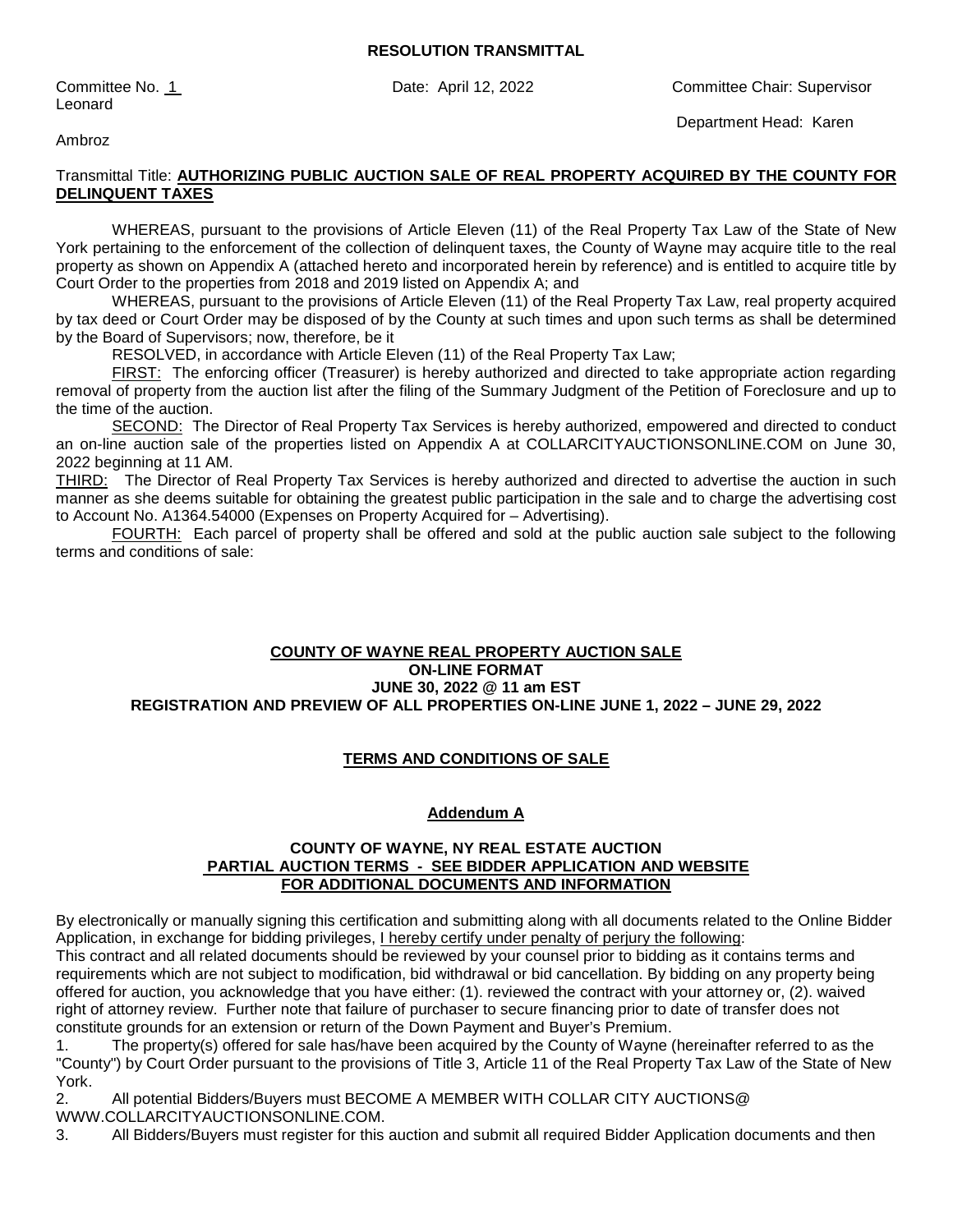will be manually approved to bid once Bidder Application has been received, reviewed and approved by the auction company. LATE REGISTRATIONS WILL NOT BE APPROVED.

4. Former owners will not be allowed to bid on their properties. No third parties shall be allowed to bid on behalf of a former owner.

5. By acknowledging and executing these Terms & Conditions, the purchaser certifies that he/she is not representing the former owner(s) of the property against whom the County Foreclosed tax liens and has no intent to defraud the County of the unpaid taxes, assessment, penalties, and charges which have been levied against the property. The purchaser agrees that neither he/she nor his/her assigns shall convey, transfer, or assign the property to the former owner(s) against whom the County foreclosed within 24 months subsequent to the auction date. If such conveyance occurs, the purchaser understands that he/she will be found to have committed fraud, and/or intent to defraud, and will be liable for any deficiency between the purchase price at auction and such sums as were owed to the County for unpaid taxes prior to the tax lien foreclosure on the property and consents to immediate judgment by the County for said amounts in addition to reasonable attorney's fees and expenses.

6. NO PERSON OR ORGANIZATION CAN BID ON PROPERTIES AT THE AUCTION IF THEY, OR A CORPORATION OR COMPANY THEY ARE AFFILIATED WITH, OWE PROPERTY TAXES (CURRENT YEAR OR PRIOR YEAR) TO THE COUNTY. ALL SUCH TAX LIABILITIES MUST BE PAID PRIOR TO THE AUCTION IN ORDER TO BID AT THE AUCTION. Previously defaulting parties (i.e. parties who have a property tax installment contract or have failed to pay taxes for prior tax years) are not allowed to bid until 18 months after the default is cured.) Failure to comply with this provision will be grounds for default and forfeiture of any deposits paid without exceptions.

7. The property will be conveyed by the County to the purchaser by quit-claim deed, containing a description of the property known as tax map number and as it appeared on the tax roll for the year upon which the County acquired title or as corrected up to date of deed. The deed will be recorded by the County upon payment in full of the purchase price and all closing fees/costs. POSSESSION OF PROPERTY IS FORBIDDEN UNTIL THE DEED IS RECORDED WITH THE WAYNE COUNTY CLERK CONVEYING TITLE TO THE PURCHASER. TITLE VESTS AT THE RECORDING OF THE DEED. It is agreed between the County and the purchaser that delivery and acceptance of the deed occurs upon recording of the deed, which shall constitute the transfer of legal title of the premises to the buyer.

8. Deeds shall convey title only to the person identified as the successful bidder whose bid has been accepted by the Board of Supervisors, along with the successful bidder's spouse, if so desired. No deed shall be executed to convey title in the name of anyone other than the successful bidder, and bidder's spouse, if so desired.

9. The County will not furnish an abstract of title or an instrument survey map.

10. The County does not make any representations or warranties, expressed or implied, (a) concerning the quality or the condition of the title to the property, or the validity or marketability of such title; the ownership of any improvements on the property; the condition of the property and any improvements thereon or its fitness for any use; or the accuracy of the property description on the tax roll or in the notice of sale or any other advertisement of sale furnished by the County; or (b) that the property or any improvements thereon presently comply with building or zoning codes, or with any state or local laws or regulations. Any information concerning the property furnished by the County or any of its officers, employees, or agents shall not be deemed to include any such representations or warranties. Any promotional tools such as photographic slides, tax maps, written or verbal descriptions, etc. are for informational purposes only.

11. Any successful bidder, who fails to tender the deposit as outlined, will be forbidden to participate in this or any other auction for a time period of 18 months. Any parcels where the deposit was not received at the close of the auction contract completion date will be considered defaulted. If a purchaser fails to close on the parcel(s) that he/she bids on at the auction, he/she will be prohibited from participating at future auctions held for the County of Wayne for a time period of 18 months.

12. I acknowledge that I have received a complete bidder packet and will not be approved to bid until the Auction Company has received my fully completed Online Bidder Application.

13. As specified in the "Online Bidder Application" I unconditionally acknowledge, agree and authorize the Auction Company to place a \$1,000.00 hold on my credit or debit card **(NO PREPAID CARDS OR AMERICAN EXPRESS ACCEPTED)** which will be released if I am not the successful bidder or you may include an official bank check made payable to Collar County Auctions Realty & Mgmt, Inc. PERSONAL AND BUSINESS CHECKS WILL NOT BE ACCEPTED. Non-winning bidders will receive a full refund in approximately 10-business days post auction without any accrued interest. Credit card hold will be released upon completion of the purchase and sale contracts for winning bidders and within five business days for non-winning bidders. The hold is required in order to be approved to obtain bidding privileges and will only be converted to a fully executable charge and retained if the successful high bidder does not perform and complete the required purchase contracts and addendums by appointment on **July 11 & 12, 2022,**  Wayne County Office Building, 16 Williams Street, Lyons, NY 14489. I further unconditionally grant permission to the auction company to charge my credit or debit card in full or part for all amounts due if I default in any contractual obligations herein and forever forgo any and all rights to place a chargeback or dispute on any charge placed on my credit card related to my obligations agreed to herein as well as contained in the Online Bidder Application Credit/Debit Card Agreement. If I attempt or do place any chargeback, file a dispute or claim of any kind or attempt to cancel any hold now or in the future, I unconditionally grant the auction company permission to charge all monies due in full or increments as available and I further acknowledge to my credit card company that if I file a dispute, chargeback or any claim to attempt a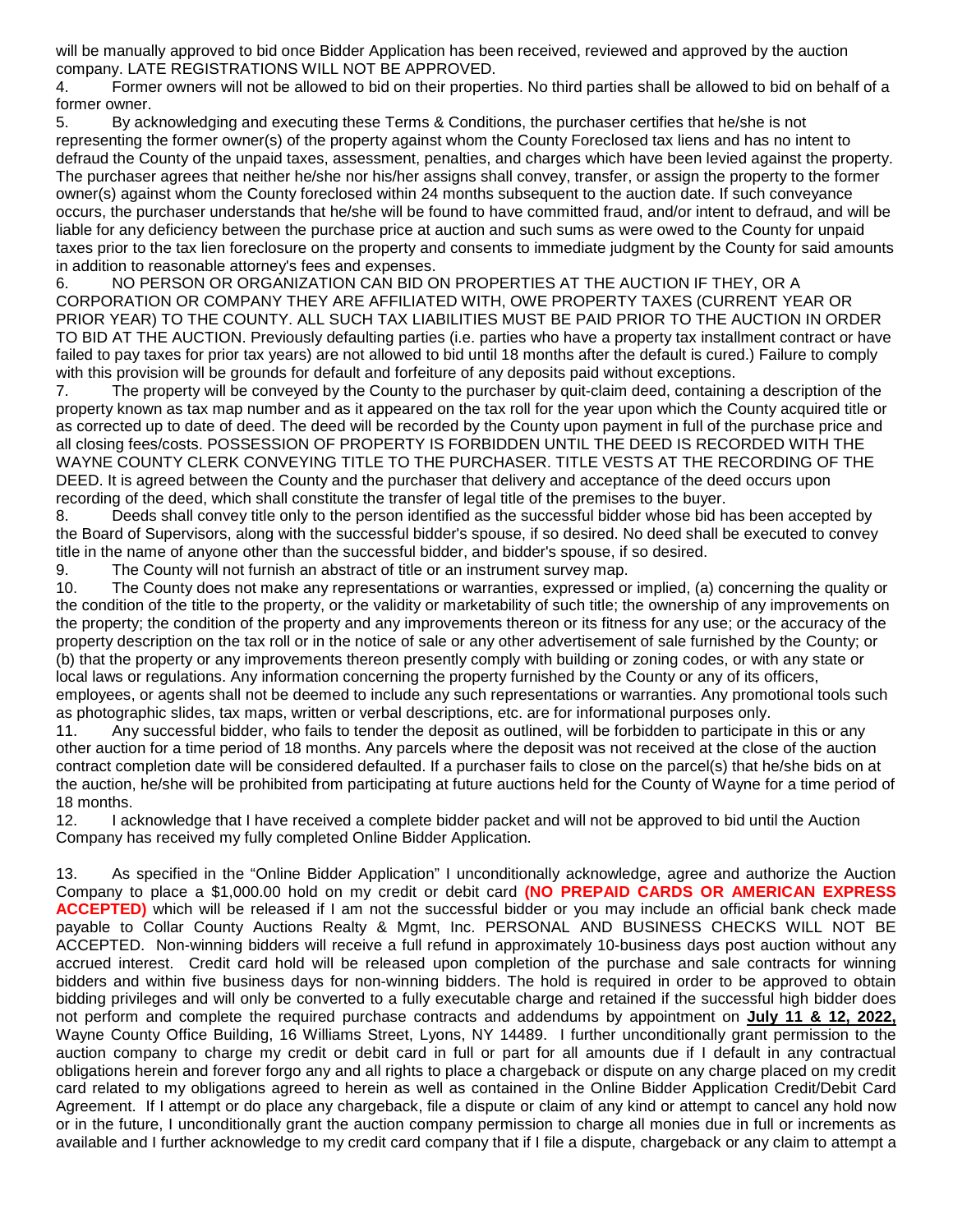block, reversal or cancellation of any charge or hold placed due auction company or the County that it is not valid and further instruct and grant unconditional authorization and permission to my credit card company to void my chargeback, dispute or requests of any kind now and forever. Additionally, I grant the auction company permission to charge my credit card now or at any time in the future an additional recovery fee, in full or increments, the amount of \$750.00 to cover their time involved with answering any chargeback, dispute or claim now or in the future. I also acknowledge and agree to reimburse the auction company and County all time, legal expenses, attorney fees incurred if I cause litigation or any claim that would cause these types of fees to be incurred. I further agree not to close any credit card in an attempt to prevent fees due from being charged to my credit card. I unconditionally acknowledge and agree that upon registering and entering my name and credit card information into the auction company's registration process that I am electronically signing and guaranteeing that I have read, fully understand and agree to abide by and be bound by all related terms herein. I agree to be fully responsible for all associated costs involved with the resale, remarketing and any deficiency if I default and the Auction Company and County must resell any property(s) due to my default. I agree that if I bid on multiple properties, these terms and all fees apply individually to each separate parcel.

14. I have read and agree to be bound by all terms herein as well as contained in the County of Wayne, NY Tax Property Online Bidder Application and fully and unconditionally understand and agree to abide by and be bound to them without exception**.** 

15. By registering, I acknowledge I have sufficient funds to meet all requirements as called for by the terms within the Online Bidder Application as well as purchase agreement post auction. I agree to be fully responsible for all collection costs, plus reasonable attorney fees related to any and all collection costs incurred by the County or auction company if I default and fully understand that litigation between the County and any bidder or buyer will only be brought forth in Wayne County Supreme Court and any litigation between the auction company and any bidder or buyer shall only be brought forth in Schenectady County Supreme Court.

16. Upon being declared the high bidder on a parcel, the Bidder as Purchaser will be contacted by the Auction Company to schedule an appointment which will take place, Wayne County Office Building, 16 Williams Street, Lyons, NY 14489, **Tuesday, July 11 & 12, 2022 from 10:00 am to 4:00 pm** and at that time the buyer will be required to execute the Contract of Sale Packet and remit the required Down Payment of 10 Percent of the bid price and 6% or 10% Buyer's Premium, per property and based on the total on bid amount. If a bid price is \$1,000.00 or less, plus buyer's premium and all other required fees/costs, if any described herein, shall be the total purchase price and must be paid in full at time of contract completion. Bidder is encouraged to pay the entire bid price at Contract of Sale execution. **All monies must be made in CASH or Cashier's Check, Visa, Mastercard or Discover. No American Express or Pre-paid Credit Cards. Cashier's Checks must be payable to the Collar City Auctions Realty & Mgmt, Inc. Escrow and drawn on banks insured by the Federal Deposit Insurance Corporation (FDIC) or National Credit Union Association (NCUA). No exceptions.** 

17. The property will be sold as advertised and "AS IS" with absolutely no warranty or guaranty, expressed or implied. I agree to accept the property in, "AS IS" condition with all faults as defined in the Auction Rules and Sales Contract. No representations of any kind are or have been made by the Auction Company, County of Wayne or their agents as to the title or physical condition of the property or as to the existence of any improvements thereon including water/well and sewer/septic systems. The sale of these properties is pursuant to a purchase contract. Failure of purchaser to secure financing prior to date of transfer does not constitute grounds for an extension or return of the down payment or buyer's premium. All information contained in the Auction Brochure and contained within the website of Collar County Auctions Realty & Management, Inc. (herein after known as "Auction Company") and contained in the Online Bidder Application is supplied for informational purposes only and not guaranteed. Prospective purchasers are urged to fully research any property prior to bidding at auction. Furthermore, all parties agree to hold harmless the County, Auction Company and their agents from any errors and or omissions, injury and or other matter that may arise now or in the future.

- 18. I am an eligible buyer as defined in the Auction Terms, Online Bidder Application and Sales Contract Packet.
- 19. (a) I am not the prior owner of any of the properties being offered for auction;
	- (b) I am not an immediate family member of a prior owner:
	- (c) I am not in any way acting on behalf of, as an agent of, or as a representative of the prior owner;

(d) I am not acting as an agent of any officer, stockholder of a Corporation or general or limited partner of a partnership which owns any of the properties being offered for sale;

(e) I do not own property in the County of Wayne, either individually, jointly with another, through a corporation or partnership, which **has two or more years of delinquent taxes**;

(f) I am not acting on behalf of, as an agent of, or a representative of any of the persons or entities set forth herein or above;

(g) In accordance with the requirements and prohibitions set forth in Article 18 of the General Municipal Law, sitting members of the Wayne County Board of Supervisors are precluded from bidding on any parcels included in the auction. Members of Town Boards for each Town in the County of Wayne are precluded from bidding on any parcels located in their respective Towns. I am not an elected or appointed official, (nor the spouse, minor child or dependent, thereof) involved in the assessment, tax levy, budget making or tax rate setting process in any municipality in the County of Wayne, including but not limited to Assessors, Board of Review Members, Town Board Members, and Town Supervisors. Village Trustees, Village Mayor, County Bureau of Finance, County Attorney, County Legislators, County Clerk and County Real Property Tax Director;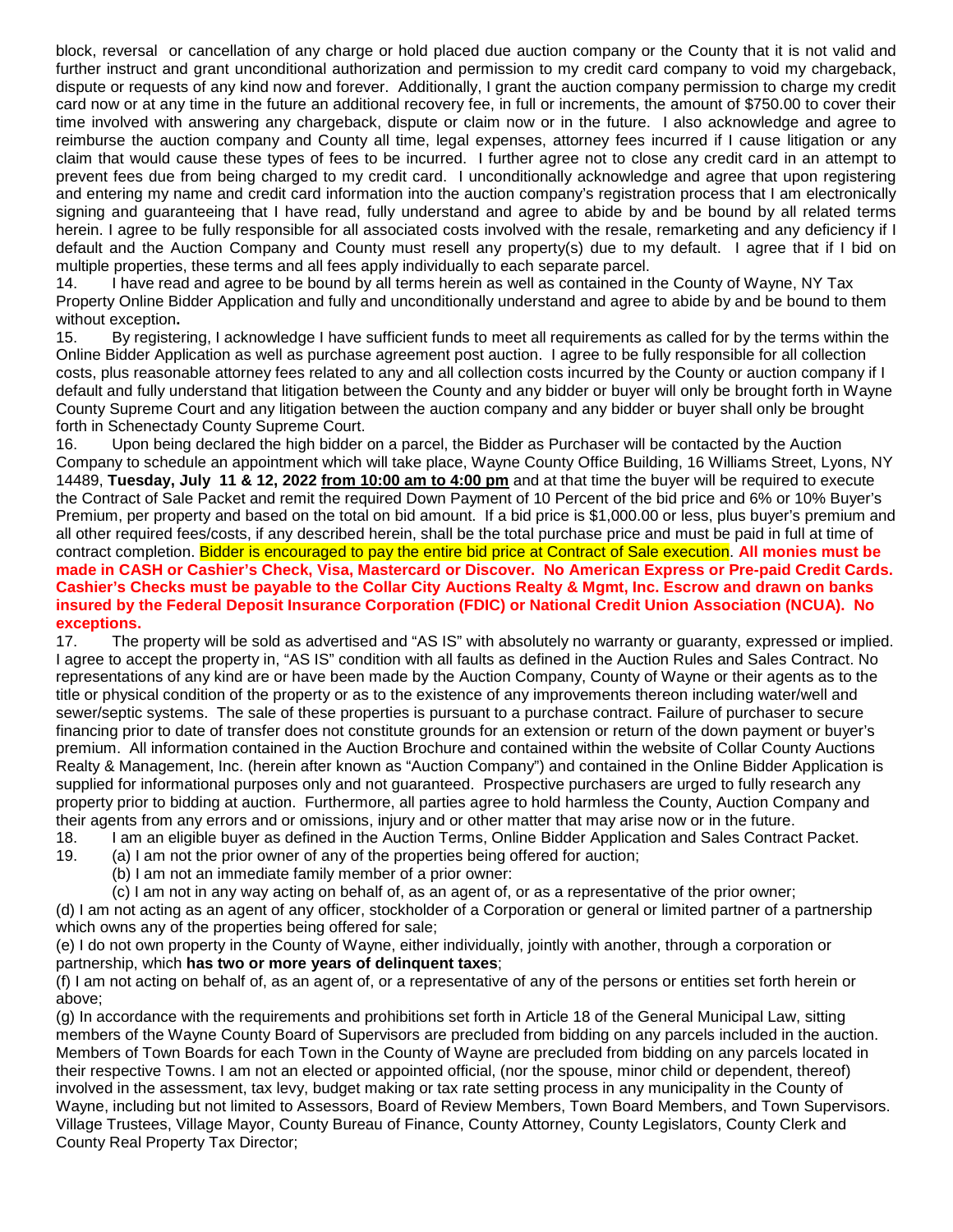(h) that I have not defaulted from the prior **TWO** years' County of Wayne Delinquent Auctions. That by submission of a bid, each bidder and each person signing in person or electronically on behalf of any bidder certifies, and in the case of a joint bid, each party thereto certifies that to the best of their knowledge and belief: The prices in a bid have been arrived at independently without collusion, consultation, communication, or agreement for the purpose of restricting competition as to any matter relating to such prices with any other bidder or with any competitor.

20. I understand that in the event that I refuse or fail to complete my contractual obligations as a successful high bidder or if I fail to consummate purchase of any parcel at an auction, the second highest bidder of that parcel, at the discretion of the County of Wayne, NY, shall be offered the opportunity to purchase the parcel at the amount of the second highest bid plus the buyer's premium, closing costs/fees, and such other amounts as are due under these terms and conditions of sale. Secondary sale is not grounds for any refund or release of performance obligations to initial bidder as purchaser.

21. I understand and agree that if at any time prior to the recording of the deed, the County of Wayne determines that the Buyer is one of the persons set forth in paragraph 4, 5 and 6 herein or in violation of paragraph 8 herein, the County of Wayne at its sole option shall declare the public online auction sales contract breached and the County of Wayne shall retain any and all down payments made, and the Buyer shall forfeit all buyer's premium to the auction company paid or due and owing. I understand that if I am an elected official bidding on tax property within the local government jurisdiction that I serve, knowingly entering into a purchase contract is in violation of state law and may subject me to criminal and/or civil penalties including but not limited to: forfeiture of deposits, purchase price, buyer's premium, and title to the subject property.

22. I agree to hold the Auction Company, County of Wayne and their agents and or principals to the extent permitted by law, harmless from any claims based on environmental hazards that may be present on any property I purchase. No representations have been made or will be made by the County of Wayne as to the environmental condition or zoning compliance of the property.

23. I have received a copy of the pamphlet Protect Your Family From Lead in Your Home and I waive the opportunity to conduct a risk assessment or inspection for the presence of lead-based paint and/or lead based paint hazards.

24. I understand that only bids made by clearly using my user identification/user screen name will be accepted and that the bidding process will be recorded.

25. All parcels purchased by a Buyer must be paid for in full. Selective closings are not permitted. Failure to remit full payment on all parcels purchased at the auction will result in a forfeiture of all monies paid, which will be retained by the County and Auction Company as liquidated damages, and the cancellation of all sales to the Buyer.

26. All tax properties sold at auction are being sold subject to: a) Rights of the public and others in and to any part of the premises that lies within the bounds of any street, alley, or highway.

b) Manufactured home, mobile home or trailer liens, if any.

c) All covenants, leases, easements and restrictions of record affecting said premises, if any.

d) Any state of facts that an accurate, currently dated survey might disclose.

e) Environmental conditions of property.

f) All New York State and Federal tax liens, if any.

g**)** All taxes due as applicable and disclosed on the date of the auction. It is understood that these taxes may not be exact and owing

h) Village tax liens, if any.

i) Back delinquent taxes are forgiven, and the Buyer shall not be liable for any previous taxes owed by the former owner. 27. The premises being sold may be subject to tenancies and/or leases affecting the said premises. Buyer is to determine the existence and status of such interests and the applicable legal rights there to. Evictions, if necessary, are solely the responsibility of the Buyer after the recording of and receipt of the deed.

28. The total Bid Price is the combination of the high bid, the buyer's premium, and all applicable fees. The buyer shall enter into the required non-contingent purchase and sale agreement. All sales shall be final, absolute and without recourse, and in no event shall the County be or become liable for any defects in title for any cause whatsoever, and no claim, demand or suit of any nature shall exist in favor of the purchaser, its heirs, successors or assigns, against the County arising from this sale.

29. Notice is hereby given that the premises being sold may lie within an Agricultural District as designated upon the tax map. It is the sole responsibility of any bidder to ascertain which specific parcel(s) is so designated and thereby sold subject to the provisions of law applicable thereto.

30. All bids are subject to acceptance by the Wayne County Board of Supervisors. The purchaser's bid will be submitted to the Board of Supervisors on July 20, 2022. It shall be the purchaser's responsibility on **July 21, 2022** to visit the website **of Collar City Auctions Realty & Mgmt., Inc at www.CollarCityAuctionsOnline.com** to determine whether my bid was accepted or rejected by the Board of Supervisors **or call our office at 888-222-1522.**

31. The purchaser must pay the balance of the purchase price (paid in cash, certified check, bank check, money order, credit card) payable to the Wayne County Treasurer) together with the necessary recording taxes and fees (paid in cash or check payable to the Wayne County Clerk) to the Wayne County Treasurer's Office not later than 3 PM on JULY 27, 2022. Upon receipt of such payments, the deed will be recorded in the County Clerk's Office and mailed to the purchaser upon completion of the recording process.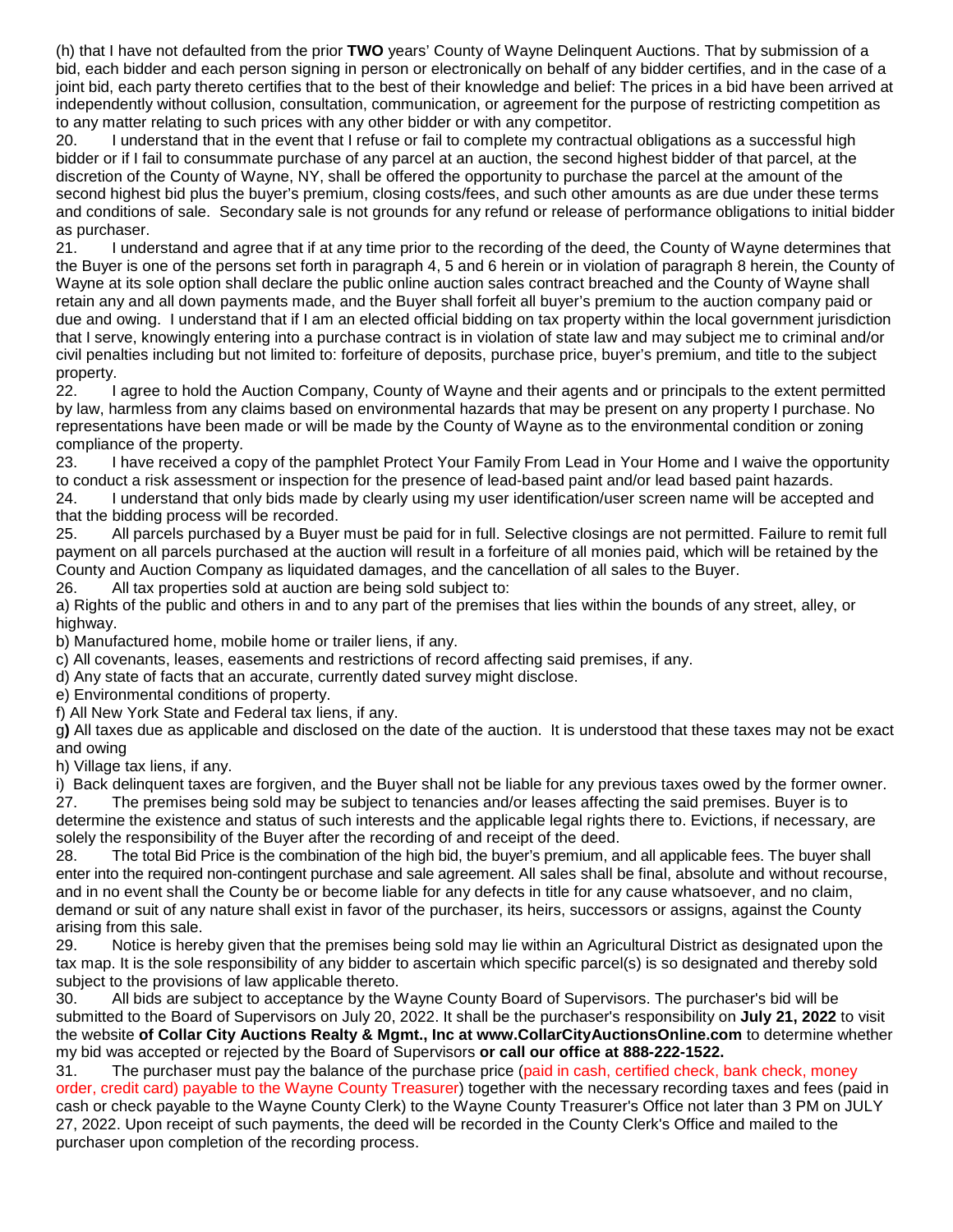The purchaser may not assign his/her right to complete the sale. ALL DEEDS SHALL BE EXECUTED SOLELY IN THE NAME OF THE BIDDER (AND SPOUSE, IF REQUESTED) AS REGISTERED AT THE AUCTION. If the purchaser fails to make such payments on or before JULY 27, 2022, the sale shall be deemed cancelled, the County shall not be obligated to convey the property to the purchaser and the purchaser's deposit shall be retained by the County as liquidated damages.

 IF THE BALANCE DUE FROM BUYER(S) PLUS ANY ADDITIONAL CHARGES ON EACH PROPERTY PURCHASED AT AUCTION IS NOT RECEIVED IN FULL ON OR BEFORE **WEDNESDAY JULY 27, 2022,** BY**3:00 P.M**. at the County of Wayne Treasurer's Office, 16 Williams Street, Lyons, NY 14489, THE BUYER(S) SHALL IMMEDIATELY FORFEIT THEIR DOWN PAYMENT OR ANY PAYMENTS MADE WITHOUT RECOURSE AND THE PURCHASE AND SALE AGREEMENT SHALL BECOME NULL AND VOID FOR ANY OBLIGATION THE COUNTY AND AUCTION COMPANY HAD TO PURCHASER. Purchaser agrees and understands that the buyer's premium is deemed earned by Auction Company upon approval or acceptance of bid by the County and is non-refundable. This means when you become the successful high bidder through bidding. A sample Purchase and sale agreement is available online at [www.CollarCountyAuctionsOnline.com](http://www.collarcityauctionsonline.com/) or call our office at 518-895-8150 x 103 to request a sample be sent via USPS if you do not have internet access. No internet access? You may also place a bid utilizing our "Absentee Bid Form Contained within the "Online Bidder Application". Persons defaulting from prior year's auctions are disqualified for eighteen months from participating in delinquent property tax auctions or acquiring title through such process.

32. The transfer costs/fees which the purchaser shall be required to pay, in addition to bid price, shall consist of:

a) Filing fee for the Real Property Transfer Report (RP-5217) of \$125.00 if the property is classified as agricultural, a 1-3 family dwelling, an apartment, or condominium, and \$250.00 if the property is otherwise classified (vacant,

commercial, entertainment, community service, industrial, public service, forest, etc.

- b) Filing fee for combined Capital Gains Transfer Tax Affidavit \$5.00
- c) Preparing, recording and filing of the deed, \$55.00

d) Capital Gains Transfer Tax, \$4 per thousand of bid price

33. Property Inspections: Please drive by vacant land parcels. Improved properties may ONLY be inspected from the exterior. Please do not enter any improved properties. Please ONLY Drive by Occupied Properties. If an improved property appears to be occupied, you are only permitted to view from the road. Evictions, if necessary, are solely the responsibility of the successful bidder after closing and recording of the deed.

34. Purchasers are not responsible for payment of any delinquent County property taxes prior to the foreclosure. Purchasers will, however, be responsible for the current year 2022 Village property tax bill and any relevy. If the property tax payment for any village parcels that include a relevy are not received, the purchaser will be responsible for the full amount of the village bill to include all relevy amounts. Any 2022 village property tax bills not paid must be paid directly to the Village as instructed on the bill. The County will convey the property free and clear of County tax liens accrued on or before January 1, 2022.

35. In order to avoid future delinquent charges, the new owner should immediately advise all tax collectors of the new ownership, and the address where future tax bills are to be mailed.

36. All bids are subject to and contingent upon approval and acceptance by the Wayne County Board of Supervisors. The County reserves the right to sell to the second highest bidder if Purchaser defaults.

37. The Board of Supervisors reserves the right to accept or reject any or all bids, or to withdraw any parcel from the sale at any time prior to delivery of the deed to the purchaser.

38. In the event that a sale is cancelled by Court Order or judgment or by the Wayne County Board of Supervisors, the successful bidder shall be entitled only to a refund of the purchase money. Purchaser shall not be entitled to special or consequential damages, attorney fees, reimbursement for any expenses incurred as a result of ownership or improvements of the property, nor for taxes paid during the period of ownership.

39. No personal property is included in the sale of any property and/or parcel(s) owned by the County of Wayne. The disposition of any personal property located on, in, under or on the property or parcel sold shall be the sole responsibility of the purchaser upon transfer of title.

40. Notice to Real Estate Brokers/Agents: The Auction Company is acting in the capacity of a Real Estate Broker/Auctioneer and NOT as a Realtor on the auction of the properties contained herein. The Auction Company is NOT offering any cooperating brokerage fee to any outside brokerage company or agent for producing a bidder or purchaser at this auction. It is recommended that Brokers and/or Agents structure some type of compensation from the buyer they are representing.

I, the Bidder, acknowledge that I, read, write and fully understand the English language and further agree and acknowledge that I have fully read and, if felt necessary, reviewed all terms/bidder registration documents related to bidding and purchasing with my counsel. I further acknowledge that all information is true and accurate under penalty of law.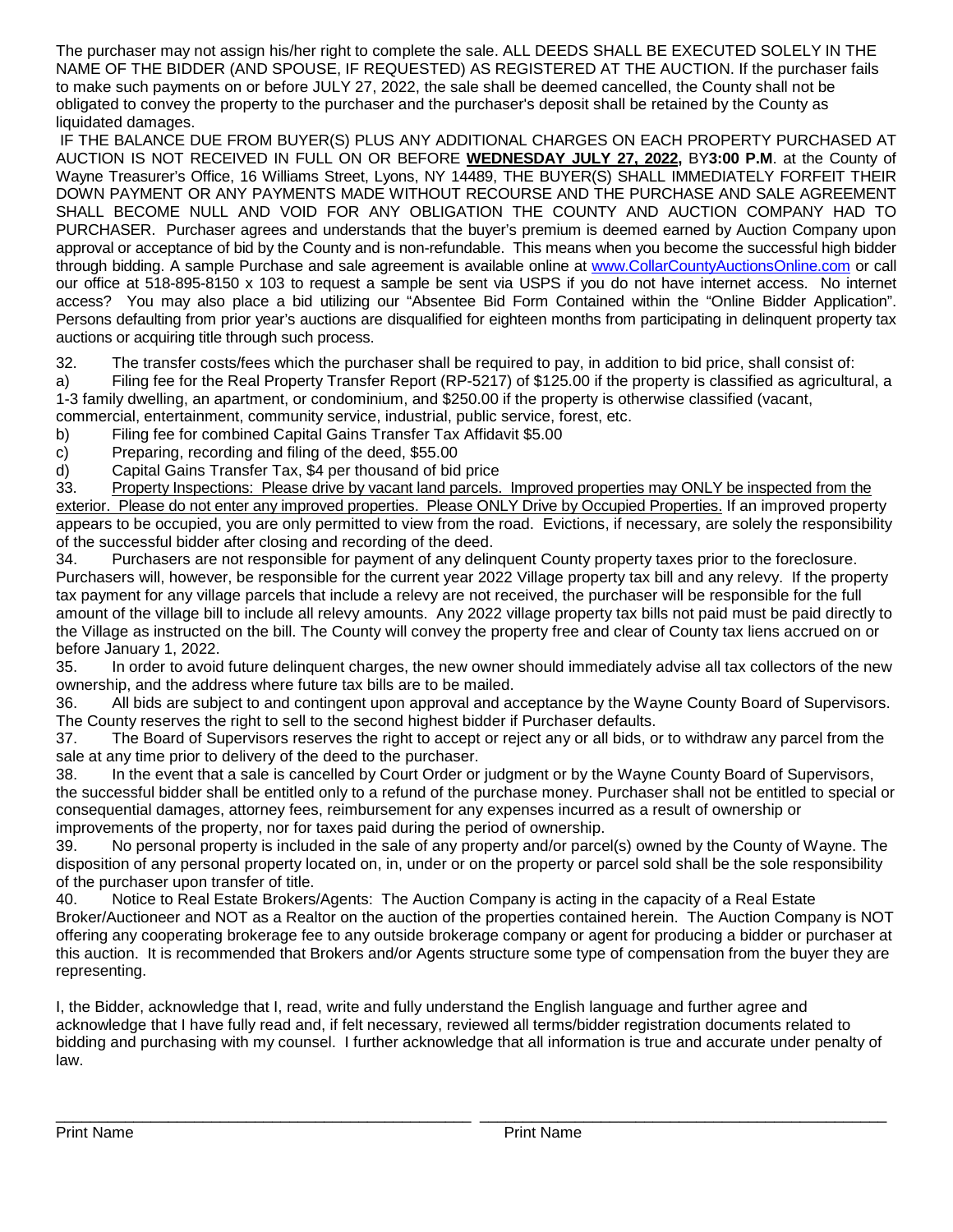| Date__________                                                                                                       | $\frac{1}{2}$ and $\frac{1}{2}$ and $\frac{1}{2}$ and $\frac{1}{2}$ | Date                        |
|----------------------------------------------------------------------------------------------------------------------|---------------------------------------------------------------------|-----------------------------|
| Signature                                                                                                            | Signature                                                           |                             |
| Budgeted: yes ___ no___ Proposed Cost: ____0________ Reimbursed Amount ___________ County cost ___0_______           |                                                                     |                             |
| Departmental transfer \$________________________________from Account No. ____________________________ to Account No. |                                                                     |                             |
|                                                                                                                      |                                                                     |                             |
|                                                                                                                      |                                                                     |                             |
|                                                                                                                      |                                                                     |                             |
| Standing Committee: Ayes ______ Nays ______ Date: ___________ Signature: ___________________________                 |                                                                     |                             |
|                                                                                                                      |                                                                     | Clerk, Board of Supervisors |
| Referred to:                                                                                                         |                                                                     |                             |
| Committee: ______Ayes ______ Nays _______ Date: ___________Signature: _____________________________                  |                                                                     |                             |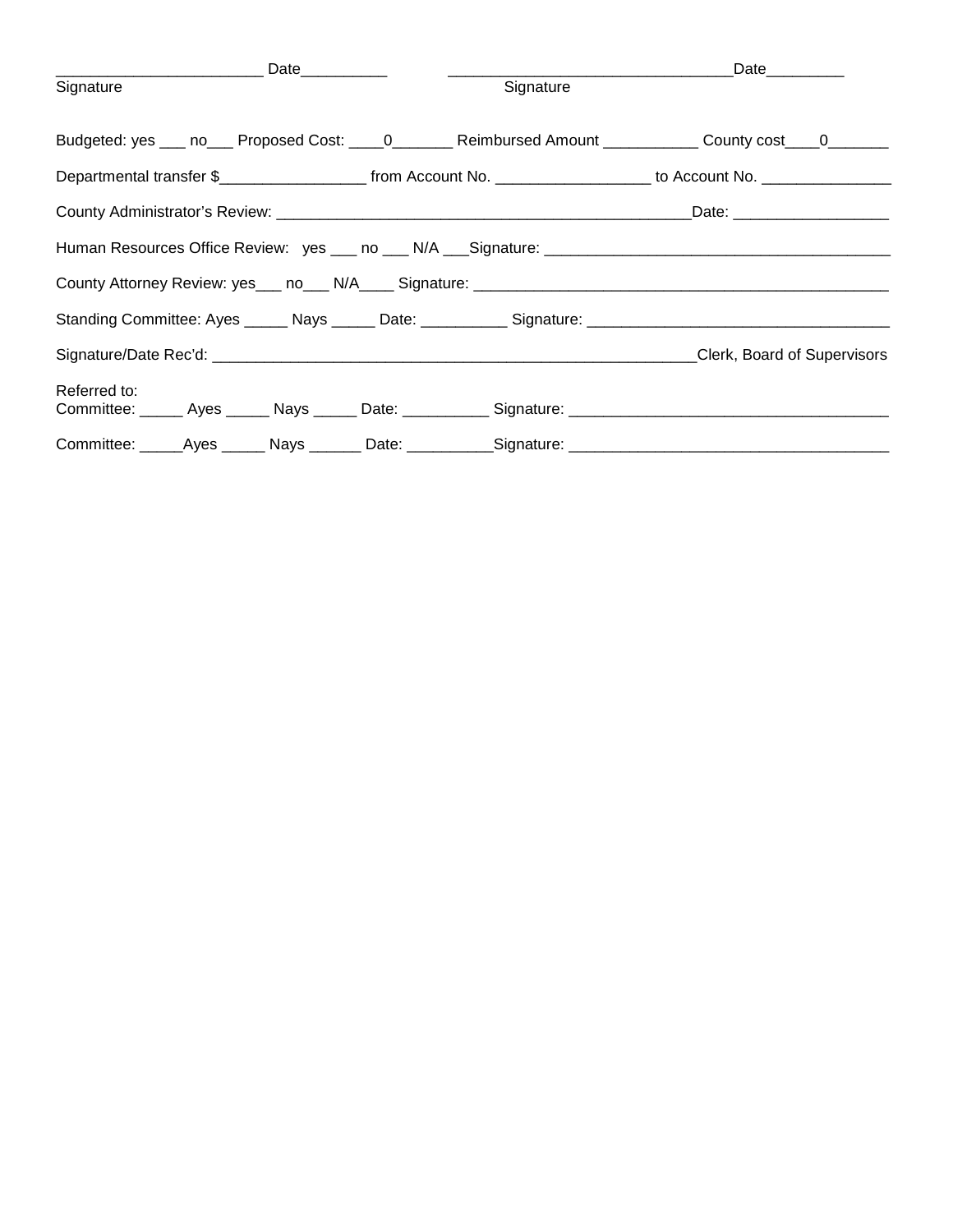Committee No. 1 Date: April 12, 2022 Committee Chair: Supervisor Leonard Department Head: Karen Ambroz

#### **TAX REFUND – ERROR ON TAX ROLL**

WHEREAS, applications for refund of real property tax claimed to be attributable to an error on the tax roll has duly been filed with the Director of Real Property Tax Services ("Director") for the properties listed below, pursuant to the provisions of Article Five, Title 3 of the Real Property Tax Law; and

WHEREAS, the Director investigated the circumstances of the claimed errors and has submitted a report recommending the applications be approved; now, therefore, be it

RESOLVED, pursuant to Article 5, Title 3 of the Real Property Tax Law that the following applications are hereby approved and the County Treasurer is hereby authorized and directed to pay the refunds:

## **TOWN OF WALWORTH**

| 2022 Tax Roll               |                             |                                       |
|-----------------------------|-----------------------------|---------------------------------------|
| Account No.                 | 62113-08-792923             |                                       |
| Assessed to:                | Johnson, Jeffrey E & Lisa M |                                       |
| <b>Total Tax Difference</b> | \$ 284.34                   | Total County Tax Difference: \$165.58 |
| Corrected Total Tax:        | \$2,220.95                  |                                       |

And be it further,

RESOLVED, that the County Treasurer is hereby authorized and directed to charge back the Refunds in the manner prescribed by Section 556 of the Real Property Tax Law.

| Budgeted: yes ___ no___ Proposed Cost: ____0_______ Reimbursed Amount ___________ County cost ___0_______             |  |                             |
|-----------------------------------------------------------------------------------------------------------------------|--|-----------------------------|
| Departmental transfer \$________________________ from Account No. ____________________ to Account No. _______________ |  |                             |
|                                                                                                                       |  |                             |
|                                                                                                                       |  |                             |
|                                                                                                                       |  |                             |
| Standing Committee: Ayes ______ Nays ______ Date: ___________ Signature: ___________________________                  |  |                             |
|                                                                                                                       |  | Clerk, Board of Supervisors |
| Referred to:                                                                                                          |  |                             |
| Committee: _____Ayes ______ Nays _______ Date: ___________Signature: ______________________________                   |  |                             |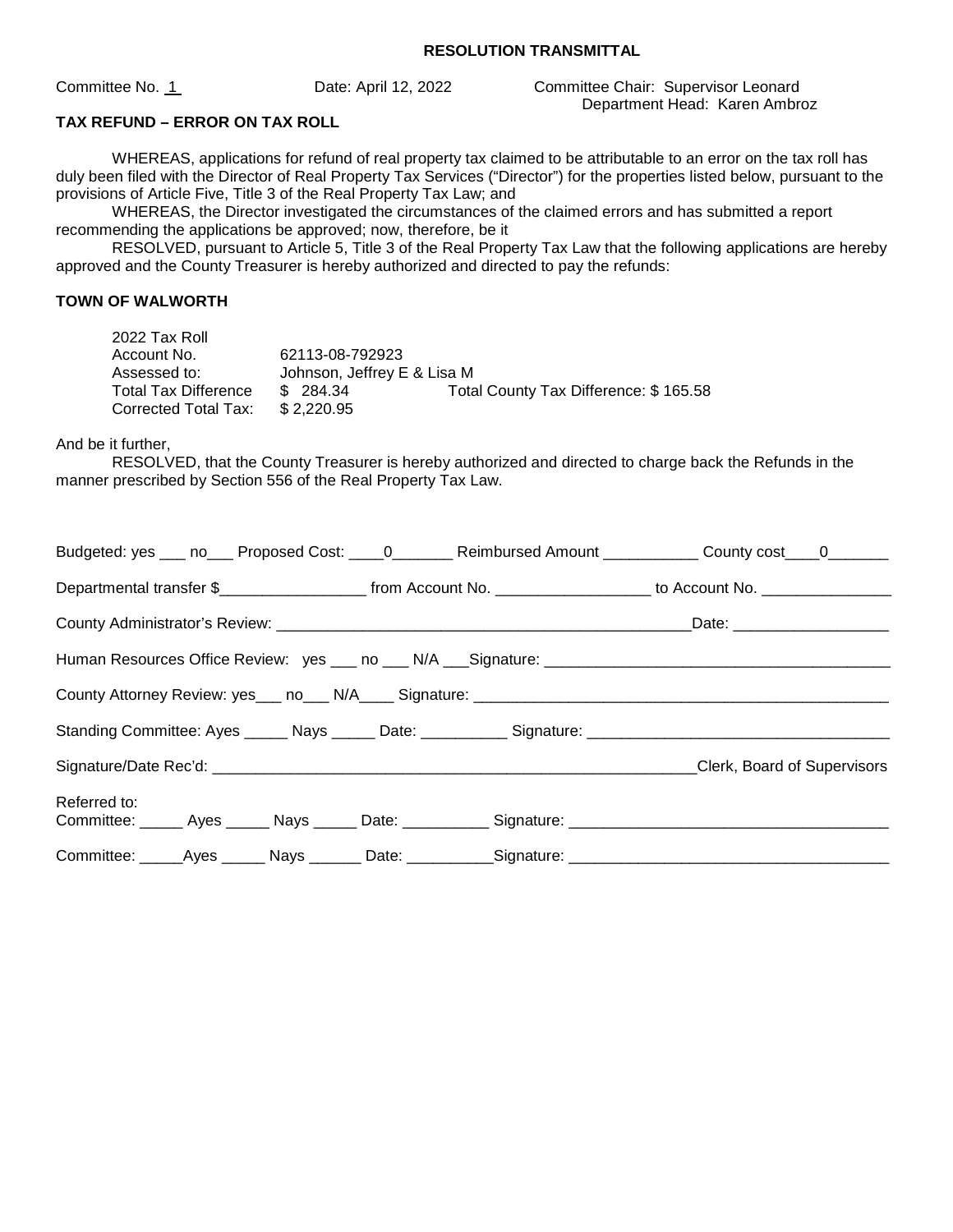

 County of Wayne **Office of the County Treasurer**  Post Office Box 8 Lyons, New York 14489-0008

Patrick J. Schmitt COUNTY TREASURER ----------------------- 315-946-7441 **WWW.CO.WAYNE.NY.US**

- During the month of March, 22 contracts were started for unpaid 2019, 2020 and 2021 taxes to help taxpayers avoid Tax Foreclosure.
- Last day to redeem is April 29, 2022 for tax foreclosure.
- Foreclosure Postings have been completed.
- Collection on the  $2/24/22$  payroll overpayment has begun.
- The Chief Administrative Judge for New York State has left one stipulation in place around tax foreclosure proceedings that a settlement conference meeting between the Judge, County, and Taxpayer occur before the Judge can issue the judgement of foreclosure.

| Date     | <b>Total Parcels</b> |
|----------|----------------------|
| 10/28/21 | 384                  |
| 11/30/21 | 288                  |
| 12/31/21 | 234                  |
| 1/31/22  | 217                  |
| 2/28/22  | 202                  |
| 3/31/22  | 124                  |

• 2020 Tax Foreclosure parcel count:

COVID Hardship Letters Received (464 sent out):

| 10/31/21 | 25 |
|----------|----|
| 11/30/21 | 15 |
| 12/31/21 |    |
| 1/31/22  |    |
| Expired  |    |
|          |    |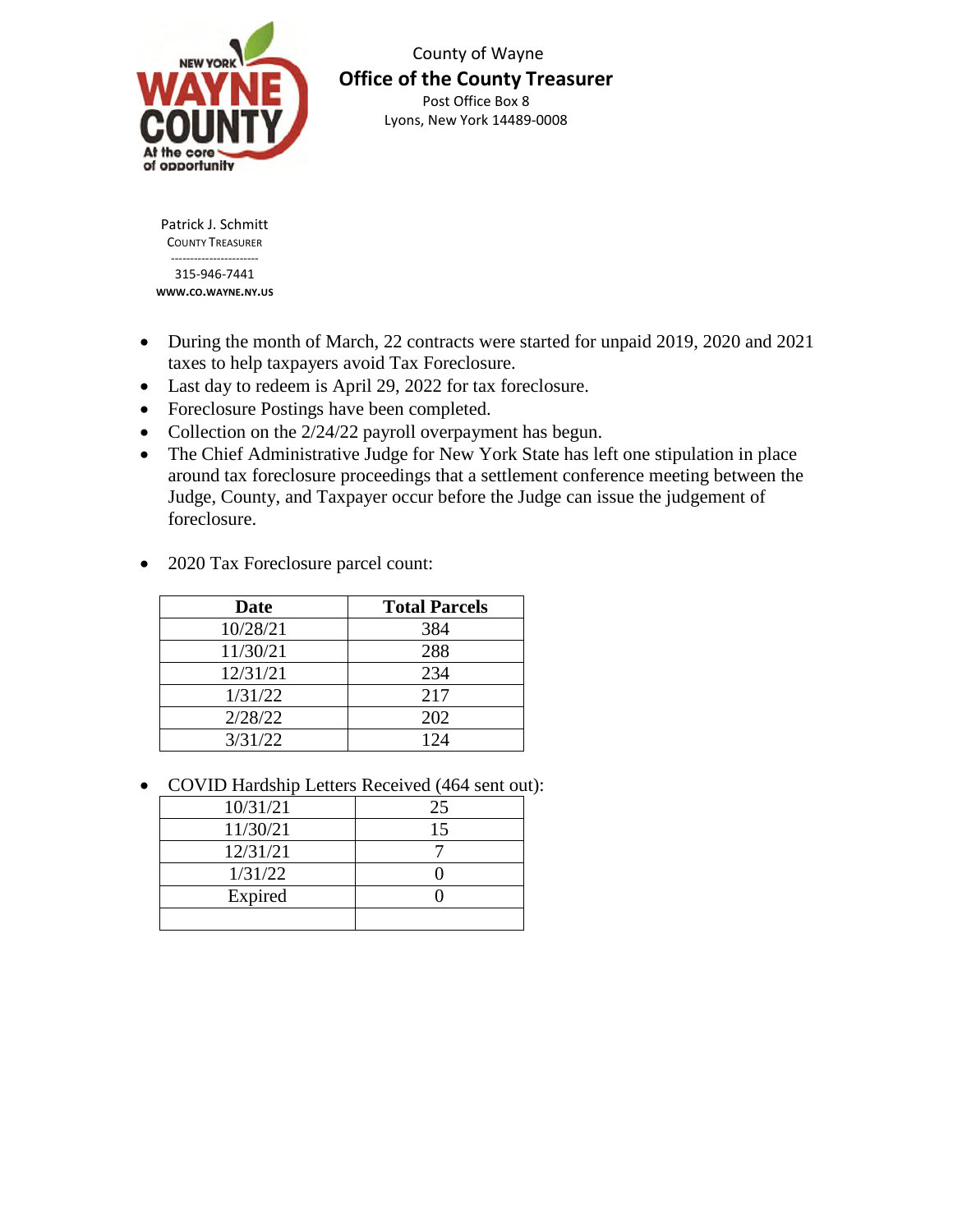Committee No. Date: 4/12/2022 Committee Chair: Supervisor Leonard Department Head: Treasurer Schmitt

#### **AUTHORIZATION TO AMEND CONTRACT WITH THE BONADIO GROUP FOR ADDITIONAL TESTING**

WHEREAS, Wayne County is under contract with the Bonadio Group for Independent Audit Services; and WHEREAS, it has been determined that the County's Federal Fund on the single audit has been under reported and must be amended; and

WHEREAS, more testing must be done to be compliant in our single audit; and WHEREAS, the fees for the additional testing are as follows:

2019 – Testing of the additional program, reissuance of the Single Audit Report, re-opening and reissuance of the Data Collection Form \$3,000.

2019 – Reissuance of the County-wide financial statements to report the reclassification of State Aid to Federal aid and the necessary subsequent review procedures to update the audit as of the report date \$2,500. 2020 – Reissuance of the Single Audit Report, re-opening and reissuance of the Data Collection Form \$2,000. 2020 – Reissuance of the County-wide financial statements to report the reclassification of State Aid to Federal aid and the necessary subsequent review procedures to update the audit as of the report date \$2,500. 2021 – Testing of the additional program due to the re-issuance in 2019 \$2,000.

Total fee for additional services - \$12,000

RESOLVED, that the Wayne County Board of Supervisors authorizes the amendment of the agreement with the Bonadio Group, subject to the approval of the County Attorney as to form and content, to increase the payment for services for an amount not to exceed \$12,000.00, to be billed on a per hour basis based on the staff assigned to the project; and be it further

RESOLVED, that the County Treasurer is authorized to make the following budget adjustments:

#### **A1990 General Fund Contingencies**

(Appropriations) \$12,000.00 from .54000 Contractual Expenses

#### **A13204 General Fund County Auditor**

| \$12,000.00 |  | .54501 Accountants & Auditors |
|-------------|--|-------------------------------|
|-------------|--|-------------------------------|

| Budgeted: yes ___ no___ Proposed Cost: ______________ Reimbursed Amount __________ County cost ___________                               |  |                             |
|------------------------------------------------------------------------------------------------------------------------------------------|--|-----------------------------|
| Departmental transfer \$________________________________from Account No. ____________________________ to Account No. ___________________ |  |                             |
|                                                                                                                                          |  |                             |
|                                                                                                                                          |  |                             |
|                                                                                                                                          |  |                             |
|                                                                                                                                          |  |                             |
|                                                                                                                                          |  | Clerk, Board of Supervisors |
| Referred to:<br>Committee: ______ Ayes ______ Nays ______ Date: ___________ Signature: _____________________________                     |  |                             |
| Committee: ______Ayes ______ Nays _______ Date: ___________Signature: ______________________________                                     |  |                             |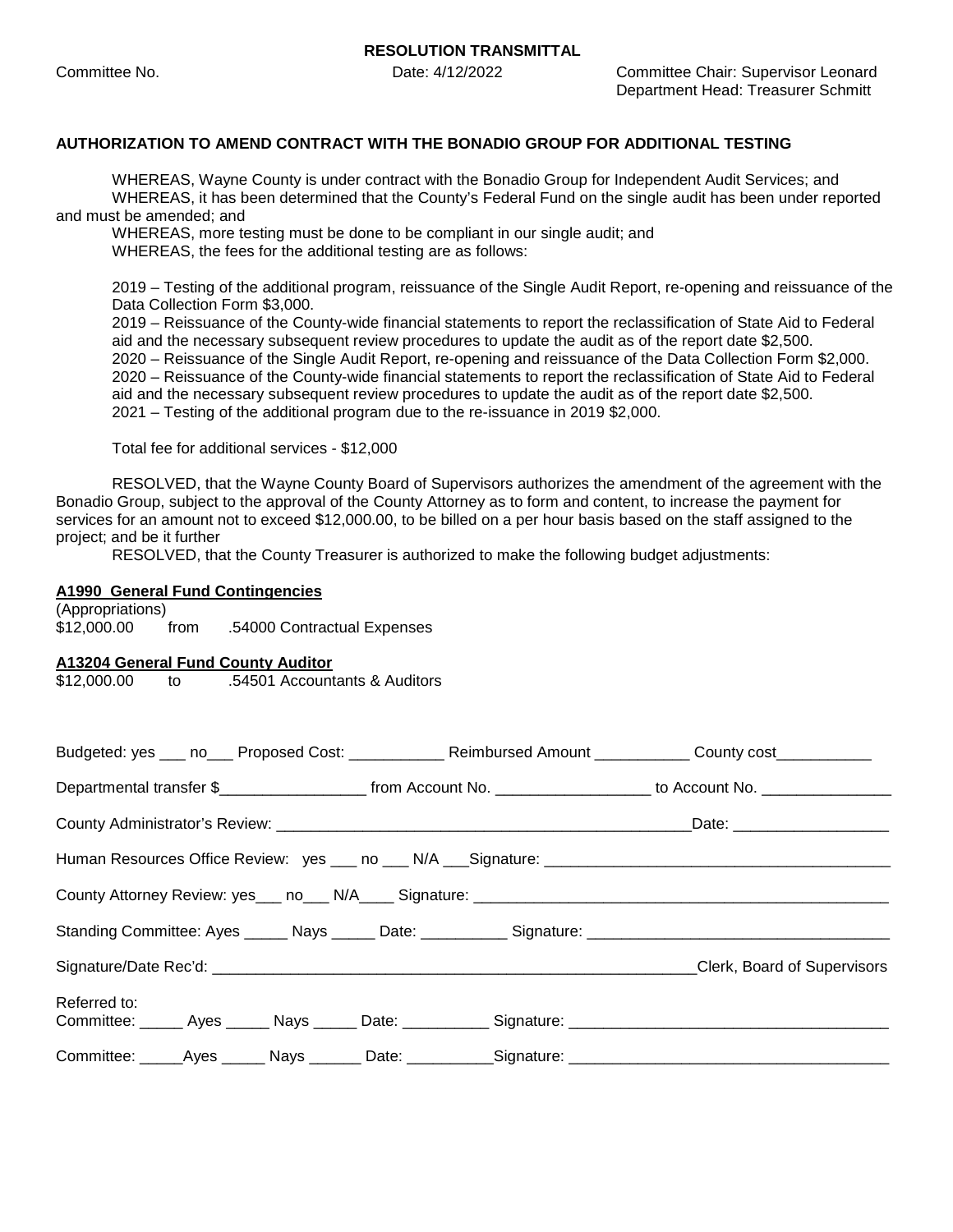**Committee No: 1 Date: 4/12/2022 Committee Chair: Kim Leonard Prepared By: Brian Sams**

## **AUTHORIZATION TO ENTER INTO A MEMORANDUM OF AGREEMENT WITH BARGAINING UNITS TO PAY BIWEEKLY STIPENDS TO FULL AND PART-TIME EMPLOYEES**

WHEREAS, the present competitive employment climate, along with rising economic strains, has made it exceedingly difficult to recruit new employees and retain current employees in the County workforce; and,

WHEREAS, the mounting recruitment and retention problem is leaving essential positions, critical to the provision of numerous vital services, unfilled throughout County departments; and

WHEREAS, a temporary stipend paid to full and part-time County employees would help to alleviate some of the current economic strains employees are facing and help the County to retain its existing workforce; and

WHEREAS, a Memorandum of Agreement (MOA) has been presented to each of the seven bargaining units that represent the employees of Wayne County that specifically outlines the following terms and conditions of the proposed stipend:

1. The Guidelines for the County's payment of Retention bonuses are as follows:

- Full time employees will receive \$100.00 bi-weekly.
- Part time employees will receive \$50.00 bi-weekly.
- Employees on a continuous leaves of absence (eg: FMLA, 207c, and contractual leaves, etc.) are not eligible to receive the stipend.
- Employees must be actively employed for the full pay period to be eligible for the stipend.

2. It is specifically acknowledged by each of the signatories hereto and by each of the Unions that the terms of this agreement do not set any precedent or establish a practice or custom that binds either party beyond its stated terms; and

3. This agreement will be in effect from the payroll period beginning April 29, 2022 and shall terminate on a date determined by the Board of Supervisors, in its sole discretion, no later than December 22, 2022, be it further agreed that

4. The Chairman of the Board of Supervisors shall execute the Memorandum of Agreement (MOA) with the above stated Unions agreeing to the these provisions outlined within the MOA, upon authorization by Resolution adopted by the full Board of Supervisors.

#### and

WHEREAS, the proposed stipend is contingent upon unanimous approval of the MOA by all bargaining units; now, therefore be it

RESOLVED, that the Chairman of the Wayne County Board of Supervisors is hereby authorized to sign a Memorandum of Agreement with all Wayne County bargaining units and enter into an agreement to pay a temporary, biweekly stipend to all full and part-time employees, subject to review and approval by the County Attorney as to form and content; and, be it further

RESOLVED, that the Wayne County Treasurer is hereby authorized to transfer \$1,900,000 from Unassigned General Fund Balance; and, be it further

RESOLVED, that the Wayne County Treasurer is hereby authorized to amend the 2022 County Budget as follows:

| A1990 Contingent Fund General |
|-------------------------------|
| (Appropriations)              |

\$1,900,000 to 54000 Contractual Expenses

| Budgeted: No | Proposed Cost: \$1.9million | Reimbursed Amount \$ | County Cost \$1.9million |  |  |  |
|--------------|-----------------------------|----------------------|--------------------------|--|--|--|
|              |                             |                      |                          |  |  |  |
|              |                             |                      |                          |  |  |  |
|              |                             |                      |                          |  |  |  |
|              |                             |                      |                          |  |  |  |